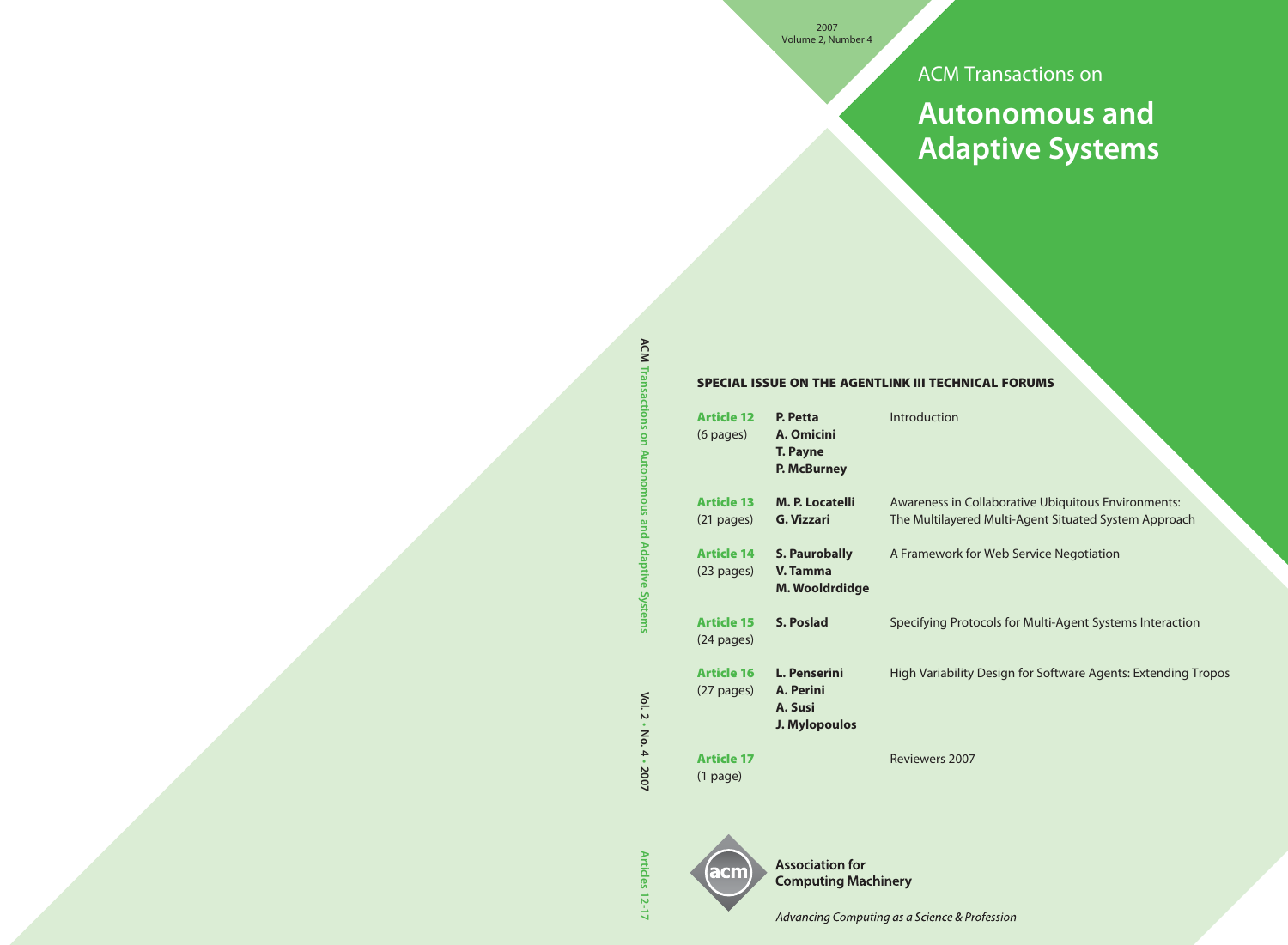# Specifying Protocols for Multi-Agent Systems Interaction

STEFAN POSLAD

Queen Mary, University of London

Multi-Agent-Systems or MAS represent a powerful distributed computing model, enabling agents to cooperate and complete with each other and to exchange both semantic content and a semantic context to more automatically and accurately interpret the content. Many types of individual agent and MAS models have been proposed since the mid-1980s, but the majority of these have led to single developer homogeneous MAS systems. For over a decade, the FIPA standards activity has worked to produce public MAS specifications, acting as a key enabler to support interoperability, open service interaction, and to support heterogeneous development. The main characteristics of the FIPA model for MAS and an analysis of design, design choices and features of the model is presented. In addition, a comparison of the FIPA model for system interoperability versus those of other standards bodies is presented, along with a discussion of the current status of FIPA and future directions.

Categories and Subject Descriptors: C.2.4 [**Computer-Communication Networks**]: Distributed Systems; I.3.6 [**Computer Graphics**]: Methodology and Techniques—*Standards*

General Terms: Standardization

Additional Key Words and Phrases: Multi-Agent systems, autonomy, semantics, social interaction, specifications, deployment

#### **ACM Reference Format:**

Poslad, S. 2007. Specifying protocols for multi-agent system interaction. ACM Trans. Autonom. Adapt. Syst. 2, 4, Article 15 (November 2007), 24 pages. DOI = 10.1145/1293731.1293735 http://doi.acm.org/ 10.1145/1293731.1293735

## 1. MOTIVATION

Multi-Agent Systems, or MAS, are distributed systems, composed of a number of autonomous software entities called agents. In theory, MAS are usually characterized in terms of internal behaviors and external interaction between agents. The main properties for characterizing the internal behavior of agents are: the type of cognition and performance measure they utilize in choosing how to act, for example, reactive, model-based, goal-based, and utility based;

Author's address: Department of Electrical Engineering, Queen Mary University of London, Mile End Rd., London E1 4NS, UK.

Permission to make digital or hard copies of part or all of this work for personal or classroom use is granted without fee provided that copies are not made or distributed for profit or direct commercial advantage and that copies show this notice on the first page or initial screen of a display along with the full citation. Copyrights for components of this work owned by others than ACM must be honored. Abstracting with credit is permitted. To copy otherwise, to republish, to post on servers, to redistribute to lists, or to use any component of this work in other works requires prior specific permission and/or a fee. Permissions may be requested from Publications Dept., ACM, Inc., 2 Penn Plaza, Suite 701, New York, NY 10121-0701 USA, fax +1 (212) 869-0481, or permissions@acm.org. © 2007 ACM 1556-4665/2007/11-ART15 \$5.00 DOI 10.1145/1293731.1293735 http://doi.acm.org/ 10.1145/1293731.1293735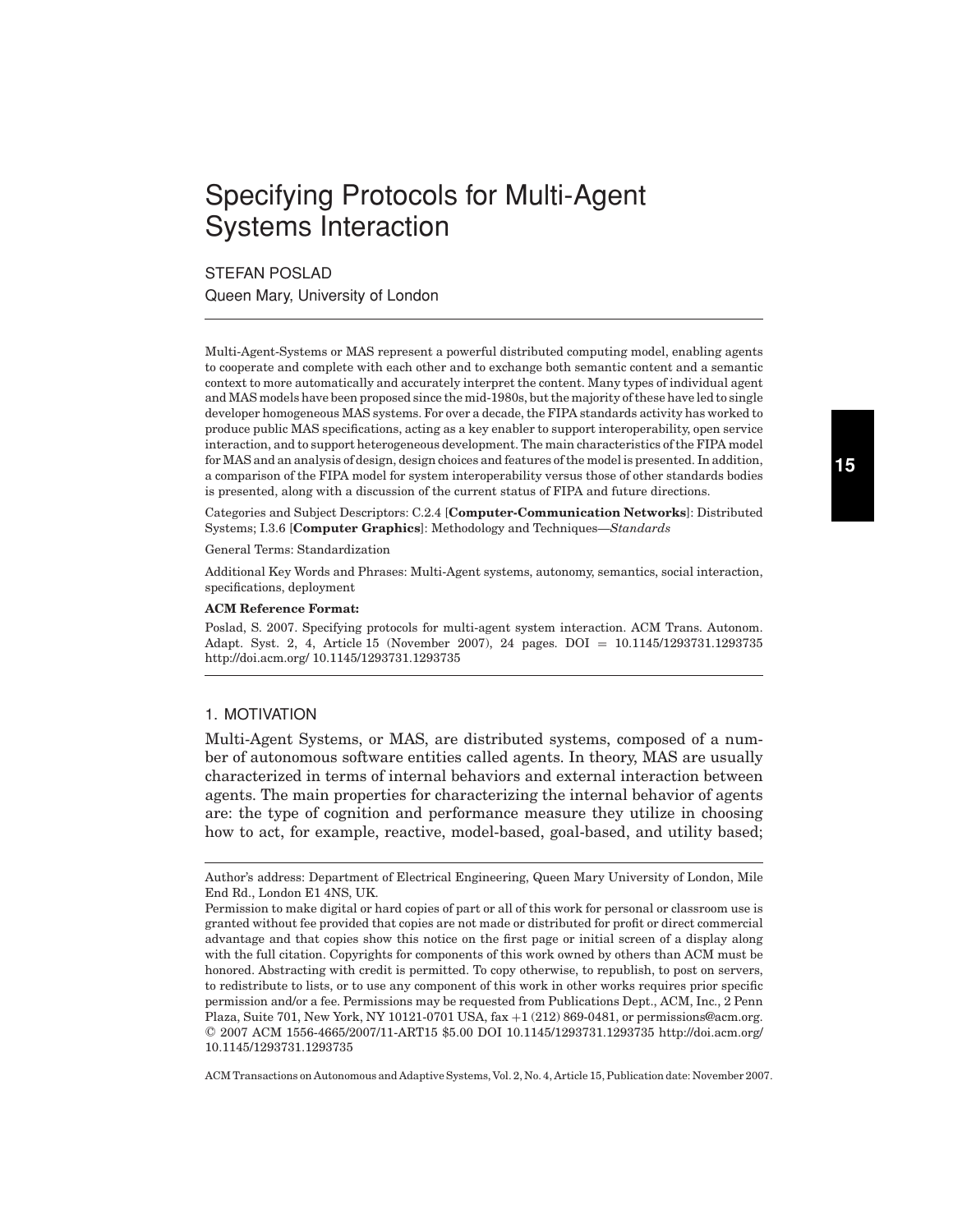#### 15:2 • S. Poslad

how adaptive they are; how they characterize the environment in which they are situated, including their computation infrastructure and their social environment with other agents; and the degree of autonomy of their actions in their environment with respect to other agents, a human owner, and their execution. The main properties for characterizing the external observable behavior interagent interaction are: how they interact to share tasks and share information; how they interact as part of different types of social organizations; and their degree of cooperation with other agents.

MAS represent a powerful model to solve distributed computation problems, including being able to adapt their operation in open and dynamic environments in which the content and workload are continuously changing. MAS are able to utilize other agents for cooperative distributed problem solving when individual agents don't wish to or can't perform tasks within certain constraints or don't have the competency to perform tasks by themselves. Agents can cooperate by using an Agent Communication Language (ACL) to support the sharing of a rich agreed understanding concerning the semantics of the message content and the semantics of the communication context of the message content. The semantics of the content typically defines shared information and tasks with respect to some domain such as a specific service or application domain. The semantics of the communication context explicitly defines relationships between a particular message in relation to a context such as: the sender agent's current work flow, an agreed interaction protocol, goals and plans, or with respect to a receiving agent's beliefs, desires, and intentions. Agents can be designed to operate more competitively in marketplaces than cooperatively, so that agents can select services from a variety of other agents that best fit the constraints in meeting their goals.

Although their main internal and external behaviors characterize them as a unique type of distributed computation system, in practice MAS need to be supported by a generic distributed computer infrastructure, or set of middleware services. Software agents need to be able to transport messages, to discover which service capabilities others can offer them, and to be able to invoke other providers' services. They also need an execution environment and management services, including security and storage. These middleware services are provided by an agent's Information Communication Technology (ICT) environment, often called the MAS platform, in which the agents are embedded. The agent platform itself may not be modeled in terms of agents because mature public service specifications already exist for some types of service, for example, service discovery, data storage, message transport, etc. Wrapping or replacing these with the agent equivalent may introduce disadvantages such as an extra overhead in message invocation and less robust service designs. Hence, agents need not only to interact with other agents but also to invoke nonagent software services. Agent interaction is often local within an agent platform but it could involve remote interaction with agents in one or more agent platforms, that is, system of system models. MAS are likely in the future to remain quite heterogeneous; for example, the execution environment is often programming language–specific or operating system–specific. MAS also need to act as open systems of systems, including other MAS and non-agent services, and to support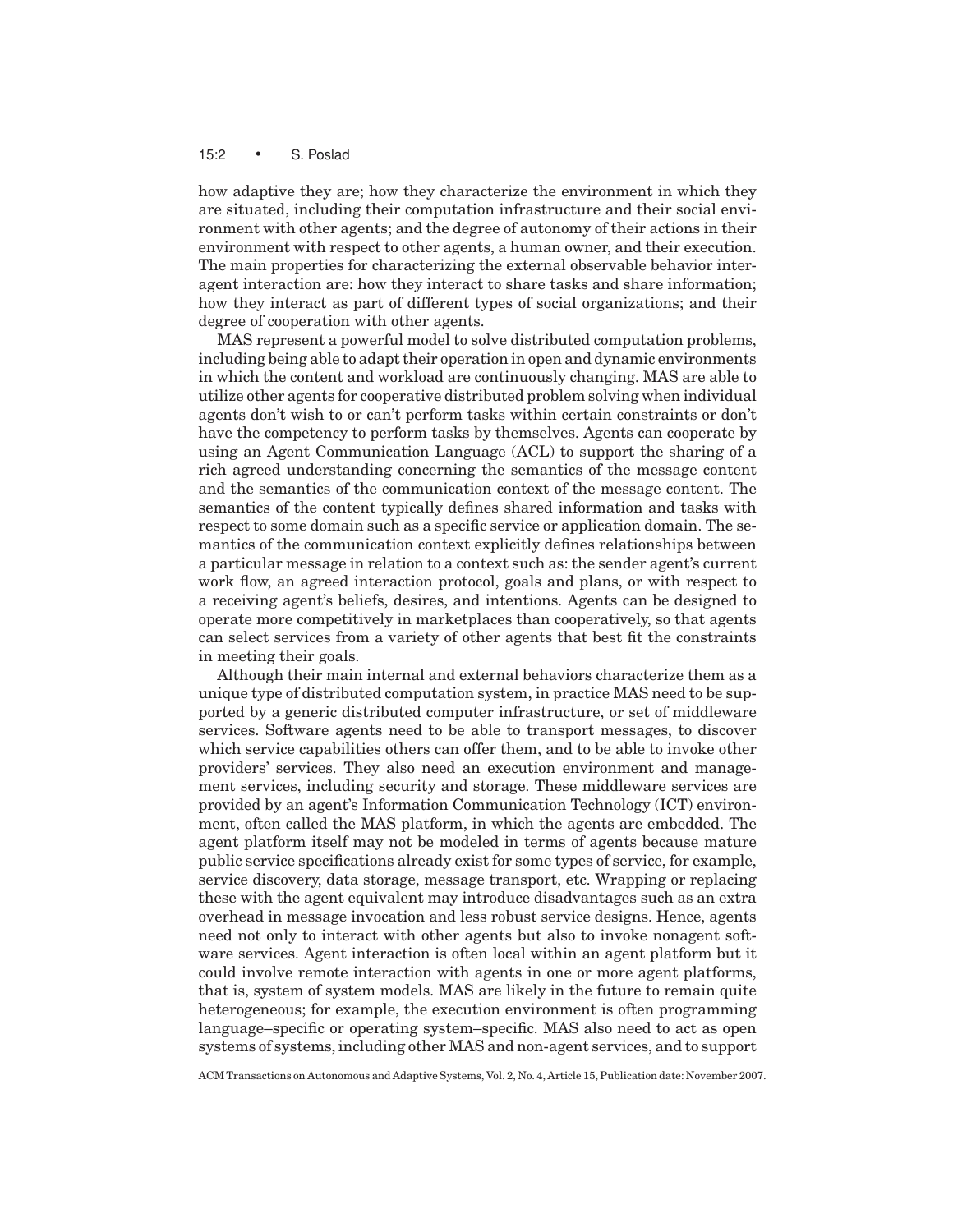some degree of autonomy so that systems and their members can dynamically appear, disappear, and be upgraded.

Given the potential benefits of MAS interaction and the rich range of heterogeneous internal and external agent behaviors and agent platforms, it is apparent that interoperability between heterogeneous agents and heterogeneous MAS is a major challenge. The drive and ability of agents to interoperate in open and dynamic information and service MAS environments is facilitated by the use of public and standard specifications for MAS.

The purpose of this paper is to present a critical analysis of the FIPA (Foundation for Intelligent Physical Agents) standard specifications for MAS interoperability. The FIPA MAS models are as relevant and as valuable for modeling heterogeneous distributed computing services today as they have been in the past. In fact, it can be argued that the potential of the FIPA MAS model is greater today because only now a basic ubiquitous computing and communications infrastructure for multiple-agents to reside in, and real drivers to deploy them is emerging. The drivers for MAS are an interconnected and digitally augmented world that contains more functionally complex networked digital devices and services that are more interoperable, heterogeneous, and adaptive. These drivers lead to the emergence of several Service-Oriented Architectural (SOA) models of distributed computing, developed within multiple standards forums. SOA models allow their individual components to have some local autonomy and decentralised management but to be able to be orchestrated along multiple dimensions such as information, services, processes, types of enterprise organisational interaction and types of management and to balance meeting local versus global needs.

There is no reported work that has taken a holistic approach to analyze MAS interaction models, that has analyzed a comprehensive range of MAS specifications as specified by the main MAS standards activity, FIPA, and that has critiqued the various design factors and trade-offs in creating MAS inteaction specifications. These are the objectives of this article.

This article is organized as follows. The motivation for modeling semantic type MAS interaction models has already been given in this section. An overview of the FIPA MAS Agent Interaction Protocol Suite is given in Section 2. Next, in Section 3, an analysis of the important design choices and features for the FIPA AIPS model is performed. In Section 4, a comparison of the FIPA model for interoperability versus that of other standards is given. Finally, a discussion of the current status of FIPA and future directions is given in Section 5.

## 2. SPECIFYING MAS CONTENT AND CONTEXT EXCHANGE

## 2.1 MAS Properties

It is proposed that for specifications to support rich and flexible interoperability, they should specify: communication protocols not algorithms; messages that are machine readable and machine interpretable, that is, semantics and syntax; an exchange of message context as well as message content; and support for open systems, that is, systems of heterogeneous systems. Specifying message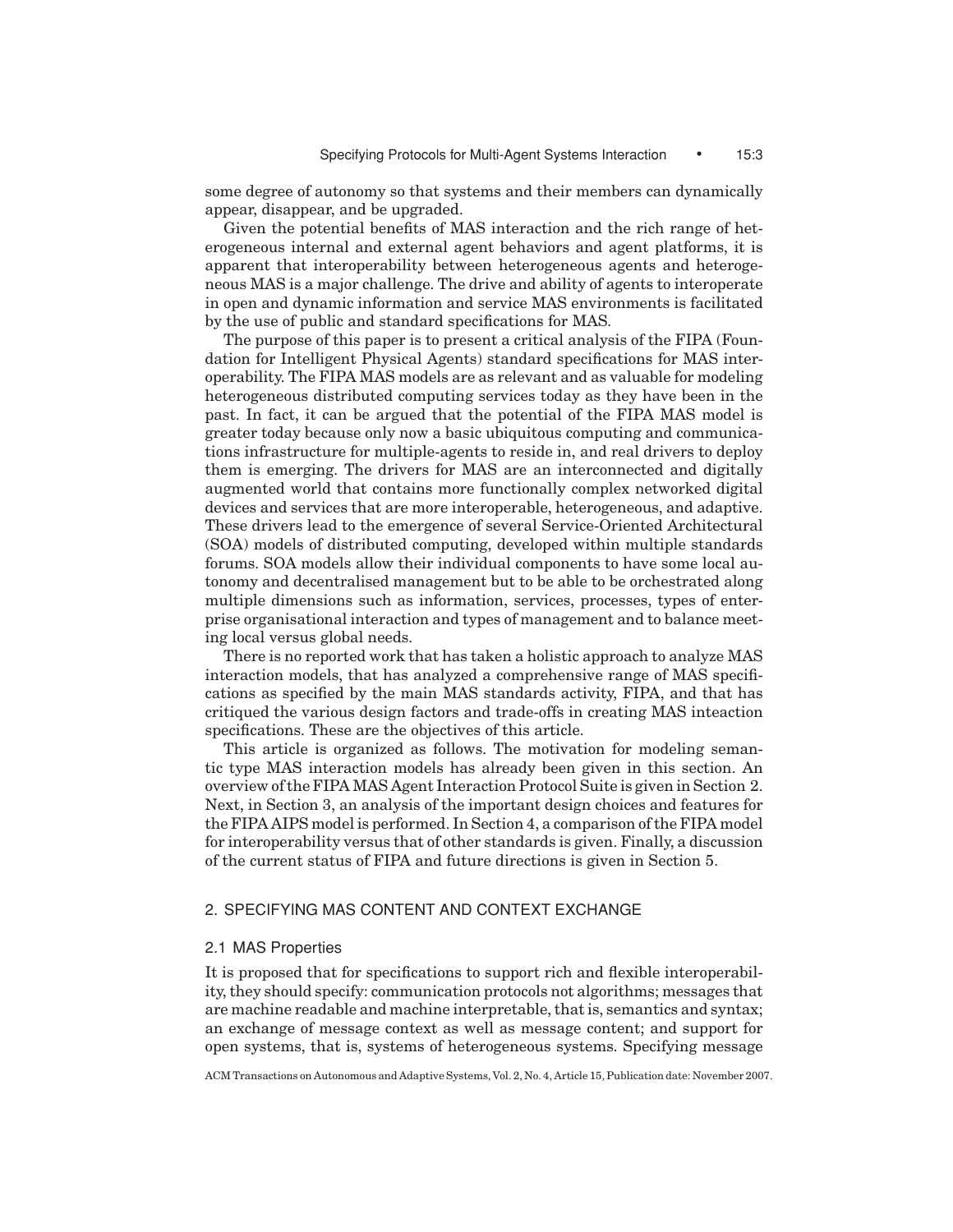#### 15:4 • S. Poslad

exchange as a protocol focuses on specifying a set of rules that messages must obey to be correctly formed whereas algorithms specify how to generate the messages defined by a protocol. Different algorithms, for example, implemented in different agent toolkits, can be used to generate the same message protocol and to be interoperable. Sometimes researchers state a heuristic that "[Agent] Communication can be best modeled as the exchange of declarative statements" [Genesereth and Ketchpel 1994], however, statements can be declarative without supporting definitions or supporting rules, that is, lacking some of the basic constructs needed to define a protocol.

In specifying syntactic message exchange, the focus is on explicitly defining the correct construction of the message, as a particular pattern of bytes or even bits. However, the interpretation, or semantics, of a byte is not usually explicitly defined in a way that is unambiguously machine-interpretable, for example, protocols that are defined as bit steams grouped into fields. There is a range of expressivity of semantic representations from lighter semantics such as tuple lists, through to simple nested hierarchies such as XML, to classproperty graphs or objectivist type semantics such as frame-based knowledge systems and RDF-S, to heavier cognitive type semantics that include logical constraints such as OWL, the Ontology Web Language.

A message context is needed in order to guide the semantics so that congruence about the semantics can be achieved between the sender and receiver and to enable an agent to orient the semantics to a specific application or circumstance. For example, the context of a message could be used to identify a message and to be able to check that the message exchange is reliable, idempotent, timely, process-driven, and coordinated and that it adheres to organizational policies. It would indeed be very challenging to make senders and receivers stateless, holding no context information, and for the whole context to be defined in the message itself, by referencing uniquely identifiable resources to hold the context information, that is, to use a REST Model [Fielding 2000]. Hence the senders and receivers for Semantic MAS interaction tend to be stateful. Semantic MAS interaction can be specified along the following dimensions:

- 1. Internal agent behavior: action selection and execution;
- 2. External (agent) interaction to exchange the:
	- a. Content of the interaction including both information and tasks;
	- b. Context of the Interaction and its relation to an agent organization;
- 3. System, or platform, services: message transport, discovery, action execution, management and interplatform interaction.

## 2.2 The FIPA Agent Interaction Protocol Suite Model

The FIPA agent standards forum [Poslad and Charlton 2001] focuses on specifying protocols for external interaction and platform services rather than on the internal agent behavior, as the latter is not easily accessible and observable, in contrast to external agent interaction. In addition, suitable algorithms to specify internal behaviors of different types of agent are difficult to standardize, as they are often a combination of being problem specific, being application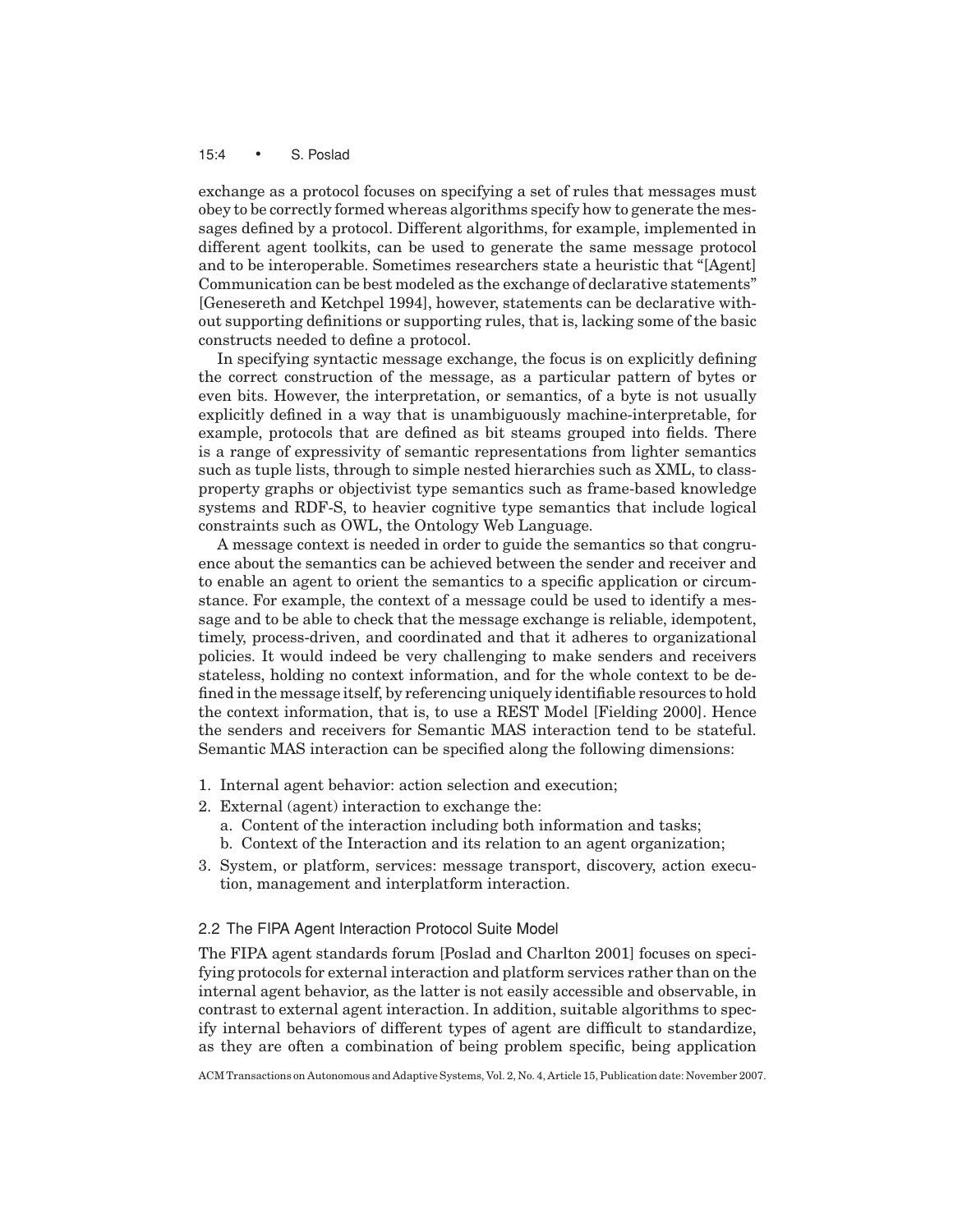

Specifying Protocols for Multi-Agent Systems Interaction • 15:5

Fig. 1. FIPA specifies MAS interaction using specifications for an AIPS and MAS platform.

specific, and needing to be kept private by organizations rather than being made public.

The FIPA (agent interaction) model, often referred to as the FIPA-ACL, is really more of an Agent Interaction Protocol Suite (AIPS) rather than a single declarative agent communication language. The AIPS contains several distinct semantic protocols for agent communication including: Interaction Process, Communicative Acts, Content Logic, and Content Ontologies. The AIPS also defines several distinct syntactic protocols to specify the structure of messages, their encoding and their message transport, see Figure 2. These are explained in more detail as follows.

The Communicative Act CA protocol is the heart of the FIPA-ACL model and defines communication as a set of different CAs based upon speech act theory [Searle 1969]. Additional parameters are needed to define CAs, for example, a request type CA requires a subaction such as register in order to communicate a request to register a service description. The CA protocol defines a logical semantic definition for each type of CA in terms of the BDI context exchanged between sender and receiver agents. The Interaction Process or IP protocol, referred to as the interaction protocol by FIPA, allows a CA to be used as part of defined message sequences or workflows, to support information exchange and task delegation. The IP provides an alternative process-oriented context for message exchange. FIPA has standardized several interaction protocols such as request, recruit, subscribe, auctions, and the contract net. The content ontology protocol, referred to as the ontology language by FIPA, is used to refer to one or more application Ontologies, to define objectivist type semantics for the content. No specific ontology representation is specified. The content logic protocol, referred to as the content language by FIPA, defines general logical formulas, predicates that compute truth values and algebraic operations for combining and selecting the application ontology concepts in the message. The AIPS separates these from the applications concepts themselves that are defined in the ontology protocol. FIPA has standardised one type of content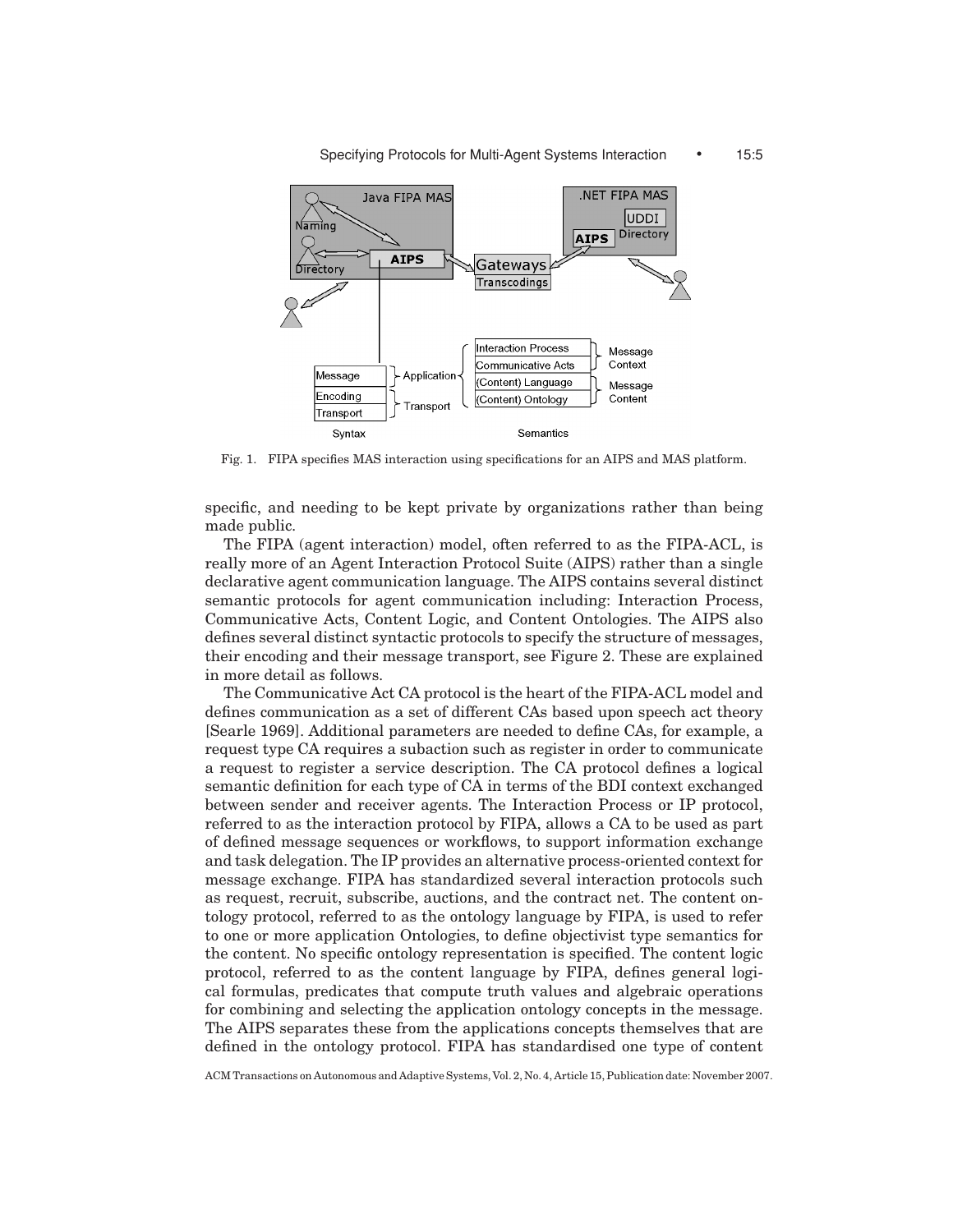#### 15:6 • S. Poslad



Fig. 2. MAS interaction is specified in terms of a list of header fields to define the particular AIPS protocols used and other fields such as sender, receiver, etc.

expression, FIPA-SL, [FIPA 2002]. Other types of content expression have also been specified, such as W3C-RDF and a constraint language but these did not mature into standard specifications.

Messaging protocols are often defined in terms of a simple syntactical (metadata) structure for messages such as an ordered sequence of key-value fields, for example, IETF TCP/IP protocols or hierarchical data structures, for example, the W3C Extensible Markup Language XML. Metadata to aid agent communication typically includes the sender and receiver names bound to network addresses, the message type (the FIPA Communicative Act type), the type of interaction (process) it is part of, the content ontology and content logic being used, time outs for replies and message IDs to identify other messages it is in reply to. The encoding protocol enables message exchange to use multiple encodings such as the Stings, XML, and bit-efficient, the latter was designed for use over lower bandwidth network links. FIPA Specification FIPA00084 defines the use of multiple reliable asynchronous message transport protocols for message exchange, for example, asynchronous HTTP [FIPA 2002].

The Semantic Language (SL) is used to define the semantics for the FIPA CAs as a logic of mental attitudes and actions, formalized in a first-order modal language with identity; see the FIPA Communicative Act Library Specification [FIPA 2002] for details of this logic. In order for a CA to be planned or intended by the sender, both preconditions (the reasons for which the act is selected) and the (post)conditions that should be satisfied when the act is completed, have to be specified.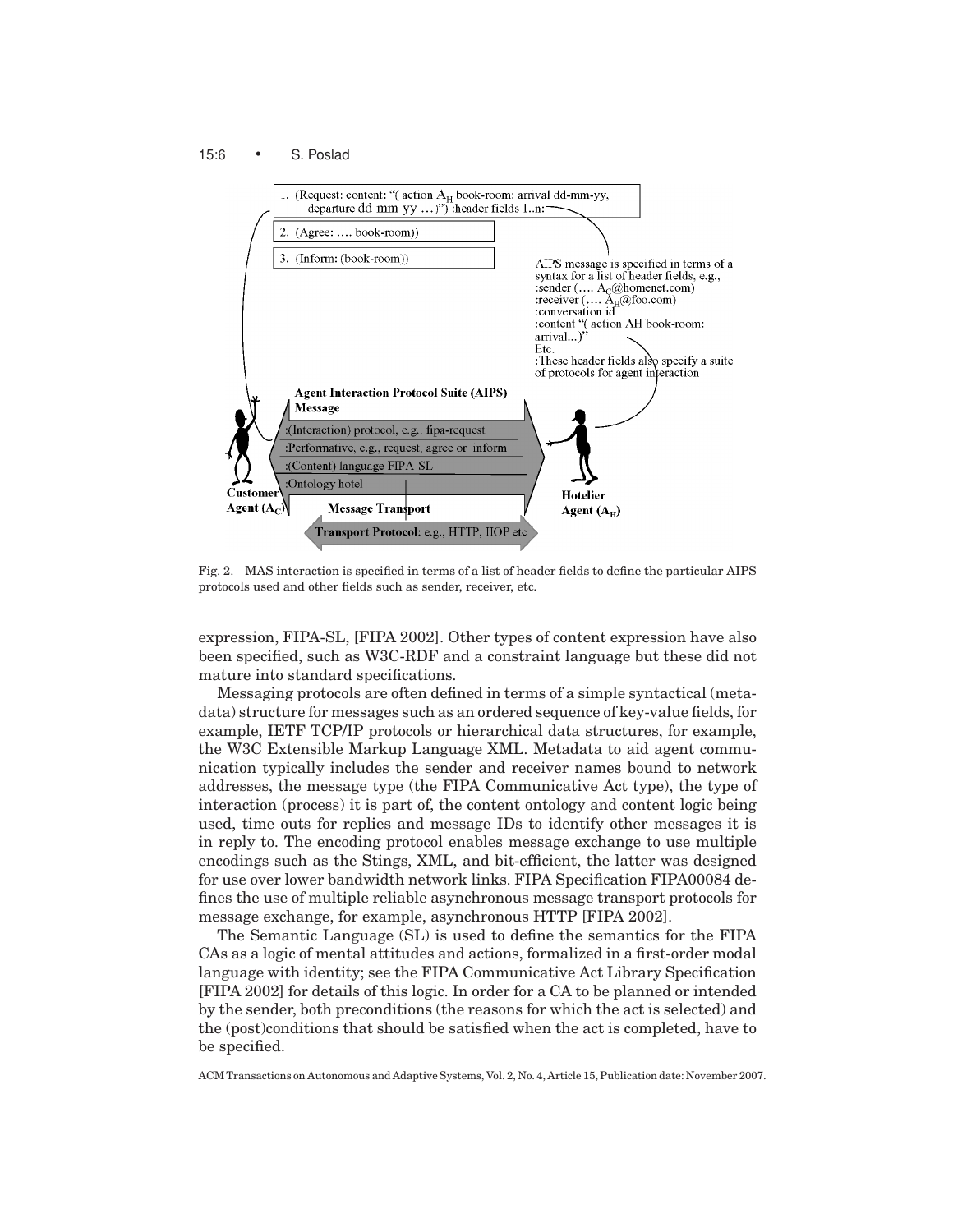Specifying Protocols for Multi-Agent Systems Interaction • 15:7

 $<$  c, REQUEST (h, a)> FP: FP (a) [c \h]  $\wedge$  Bc Agent (h, a)  $\wedge$  B<sub>c</sub>  $\neg$ PG<sub>h</sub> Done (a)  $RE: Done(a)$ Where:  $a$  is a any action expression  $FP(a)$  denotes the feasibility preconditions of a  $FP(a)$  /c\ h] denotes the part of the FPs of a which are mental attitudes of i. c and h are schematic variables which denote agents  $A_C$  and  $A_H$ Done  $(a)$  means that  $a$  has taken place Agent  $(h, a)$  is a proposition meaning h denotes the only agent that ever performs (in the past, present or future) the actions which appear in action expression  $a$ .  $\neg PG<sub>b</sub>$  means that h does not (already) have the Goal or objective G of Proposition P in this case doing action a already.

Fig. 3. Example of 1st-order modal logic formula to define the semantics of a request type communicative act message.



Fig. 4. Syntax for exchanging CA type messages.

For a given act, the former is referred to as the rational effect or RE, and the latter as the feasibility preconditions or FPs, which are the qualifications of the act. For each CA, its semantics have been defined in terms of the intentional state expressed by the sender agent and the associated RE and FP for selecting and intending the CA sent. Figure 3 defines the message semantics for a senderexpressed intention for an example request type CA message from a sender agent  $A_C$  to a receiver agent  $A_H$ . In a typical computational framework that implements the FIPA CA model, messages are represented in a string or XML type encoding for exchange (Figure 4).

Most messaging protocols also describe and define active architectural elements that act as messaging nodes to send and receive messages. Three main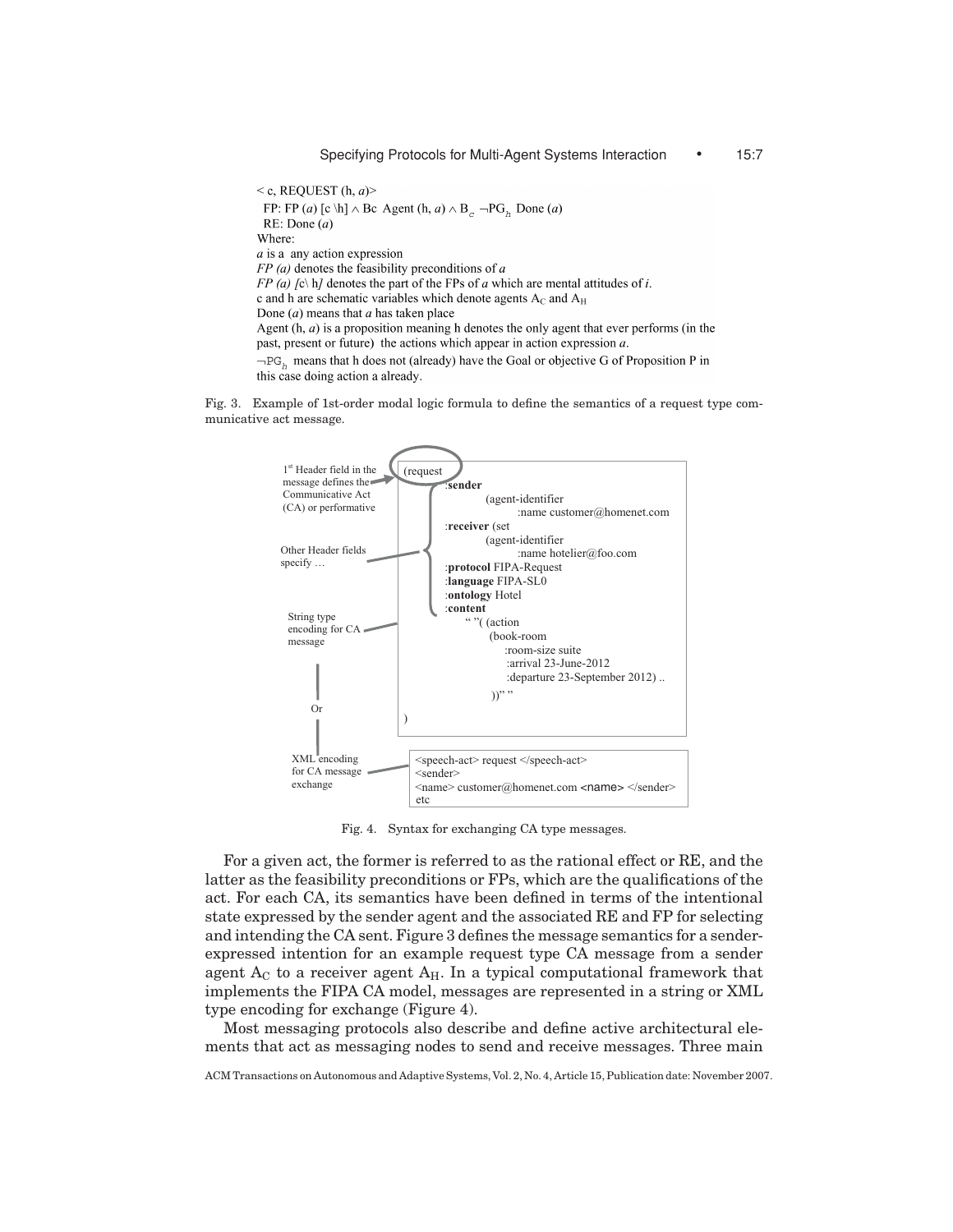#### 15:8 • S. Poslad

types of active architectural messaging elements are normally defined: message initiators or communication clients to request services; participants that receive message requests and act as service providers; and mediators such as brokers or directory services that act between these [Decker et al. 1997]. FIPA originally specified three distinct types of active mediator elements: a message transport service, a directory service, and a joint name and management service. For reasons of messaging efficiency, messaging was not modeled as a distinct active service entity in later architecture specifications such as the abstract architecture specification FIPA0001 [FIPA 2002]. The abstract architecture specification can be reified into different concrete agent platforms; see Figure 1. A specific type agent platform model that reifies the abstract architecture model is defined in the Agent Management Specification, FIPA00023 [FIPA 2002]. This defines an agent based directory service and an agent based name and agent management service. These can be queried to discover other agents on the platform and their status.

## 3. FEATURES AND CONSTRAINTS OF THE FIPA MODEL

There is no holistic semantic model to link across the individual protocols in the AIPS, for example, to make it easier to cross-check that the request type CA defined by a message protocol instance has a matching subaction defined by a content logic protocol instance and that a query type CA defined by a message protocol instance has a matching free variable defined by a content logic protocol instance to hold the results of a query. This lack of holistic structure is further complicated by the lack of a common ontology representation across the different protocols in the AIPS. For example, the CA is defined using a modal logic, the IP is defined using AUML that has no machine-interpretable semantics, and the message structure is defined as a syntax. Cranefield et al. [2005] have proposed an ontology that can be used to interlink the concepts in different ACL sublayers in order to have an online representation of the structural semantics of the whole ACL. However, there is a downside in using a single heavy ontology representation for the whole message. This makes the parsing of messages more complex. it limits the performance of high-throughput type messaging applications and it restricts the logic reasoning, for example, to handle first order predicate logic but not a logic of uncertainty.

## 3.1 Communicative Act Protocol

3.1.1 *Use of BDI Semantics for CA.* The CA semantics have been formally defined in terms of a modal logic. There are several advantages for using such a formal logic model for communication such as greater expressiveness. For example, the ability to differentiate between the two truths that an agent knowing some specific action or set of actions achieves a goal versus an agent believing a goal can be achieved, without knowing a specific set of actions to help achieve it [Louis and Martinez 2004].

*FIPA CA semantics are viewed by the sender's mental attitude or BDI Model*. Although there are principles for transferring the mental attitude in terms of belief and intention from the sender to the receiver, inherent in the model, the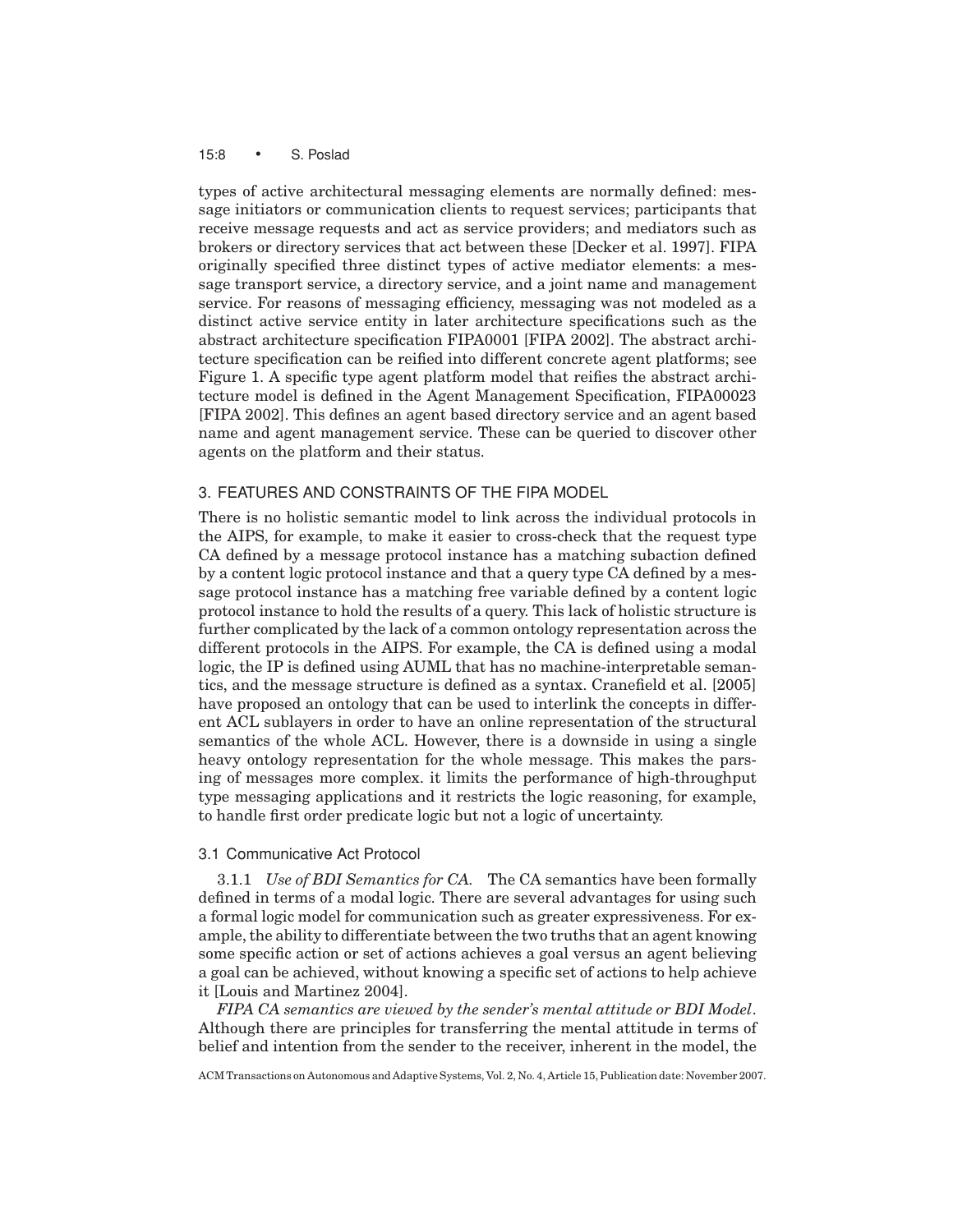actual interpretation of the sender's intentional effect in the receiving agent is considered to be relative to each agent and to be customizable by each agent. Algorithms for BDI rule engines to interpret the sender's intent at the receiver are not specified by FIPA, although, this has been proposed and discussed several times at FIPA meetings.

*The meaning of a CA varies depends on the context*. Standardizing the semantics of a CA is likely to work for some, but not all, contexts. Examples of this include: an agent that does not need to be strictly sincere, an agent that wants to confirm a previous arrangement, an agent that is continuously updating information, and an agent that wants to withdraw specific information from selected agents rather than disconfirm information [Pitt and Mamdani 1999]. Reed et al. [2002] also present a similar argument not to fix the semantics of individual CA absolutely but to specify a framework that allows some dimensions of a CA to vary at runtime. They propose an approach they call semantic fixing in which the preconditions and postconditions of a CA and the CA beliefs can be varied and controlled depending upon the position an agent takes and its freedom to act in relation to norms that are established during contract type interaction. Additional subinteractions are, however, needed, which may involve multiple rounds and voting in order to agree on the semantics of the CA between parties. This however can significantly increase the computation overhead to the interaction and this extended approach proposed to fix the semantics may still not be universal.

Agents are presumed to act sincerely in interactions, to always speak the truth and believe each other. The sincerity assumption is used in many MAS models as it is easier to design cooperative interaction when this is assumed to be true. Agents cannot seek to lie about the beliefs they communicate. This stance however seems unrealistic in actual ecommerce.

Other criticisms and limitations of the BDI model are as follows. There are a number of different variations of BDI theories in terms of the number and choice of modalities, for example, intention being entailed as a modality or defined directly as a modality. BDI models have incomplete axiomizations and can be computational complex or even intractable. The BDI model focuses on private belief and intention transfer between individuals. It doesn't take into account third-party or societal interaction and associated constraints. BDI models seldom focus on pragmatic issues such as belief and intention management, for example, how beliefs are established, how to deal with inconsistent, partial, probalistic, conflicting, cyclic, and belief precedence in an open system. These can make the model computationally complex or even intractable. It is also not clear how a sender's mental attitudes perceives non-agent operations, for example, those that result in inexplicable failures.

Some language constructs such as the temporal constructs *Before* and *After* are implicitly referenced but not formally defined in the CA semantic specification. In addition, the semantics is underspecified in the sense that whilst receiving agents receive CAs concerning the intentions and beliefs of the sender, receiving agents are free to carry out their internal actions, such as changing beliefs, which may be consistent or inconsistent with the sender's CA. Also, the sender agent receives no information that the intended effect of, that is, the goal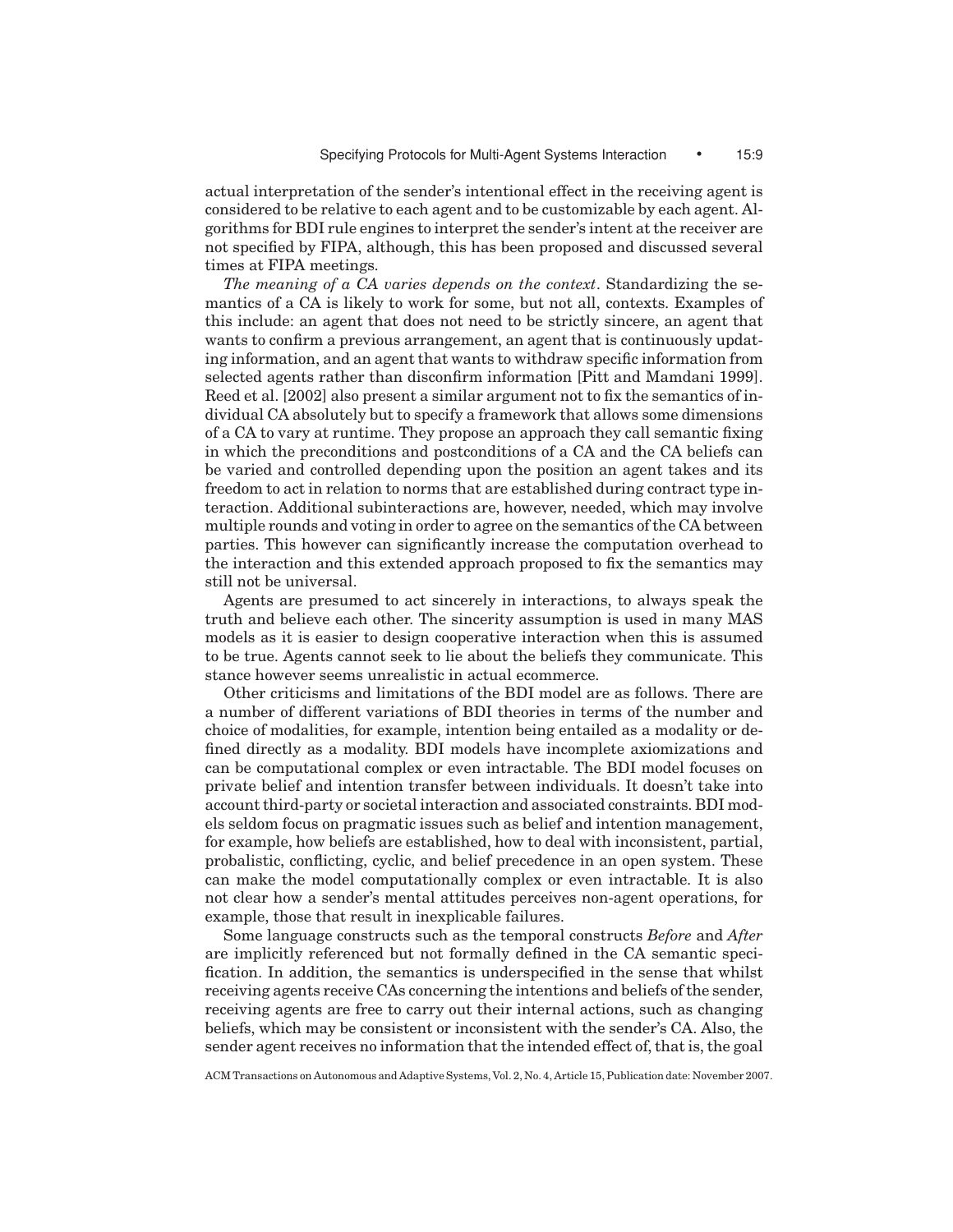#### 15:10 • S. Poslad

of, or reason for doing, the action, has resulted [Pitt 1999]. Hence Wooldridge [2000] argues that the semantics are not verifiable.

The FIPA ACL semantics focus on transferring the sender's mental attitude to one or more receivers but models of society or third parties are not considered [Singh 1998]. In a society type semantic model, agents play different roles within society and these roles define associated social commitments that constrain how agents playing a role must act and communicate. For example, one agent can allocate a task to other agents, which is consistent with its mental attitude but the task may not be allowed because of organizational constraints, that is, the agent does not have the authority to carry out the task even though it has the capability to do so.

3.1.2 *Use of Alternative (to BDI) Semantics for FIPA-ACL. Contract programming model semantics*: Agent communication can be specified without being formally specified. There are many proprietary MAS that interact in closed systems in this way. For example, the KQML or Knowledge Query Meta Language model uses a type of programming by contract model to specify its semantics in terms of preconditions, postconditions, and completion conditions for each of the KQML CA. Establishing the preconditions, specifies a filter or constrains for triggering event handling. The postconditions describe the states of the interacting parties, assuming successful completion. The completion conditions define the state of what actually happened.

*IP Context as CA the Semantics*: the FIPA Interaction Protocol model makes a rudimentary attempt at a social model in the sense that the interaction is related to the organizational roles of the interacting parties and the semantics of each CA in an IP is interpreted within the context of the IP.

*Semantic commitments based upon social conventions*: Jones and Parent [2003] argue that agents' commitments often confuse two kinds of norms called "preservative" and "constitutive." The first are the kind that antecedently control existing activities, for example, traffic regulation, while the second are the kind that create or constitute the activity itself, for example, the rules of the game. Hence Jones argues for a model of communication acts based not on intentions, or commitments, but on public conventions. This type of model has also been taken up in a proposed new subfield of MAS called Normative Multi-Agent Systems, specifications of MAS based upon normative behaviour (as it should be) rather than on actual behaviour (as it is), that held its first main conference in 2005. An introduction paper by Boella et al. [2005] quotes earlier work by Meyer and Wieringa [1993], which explains that normative systems are intimately related with deontic logic. Deontic logic provides a means to specify what should happen if illegal but possible behaviors occur. New modal operators are used to indicate the status of behavior: that is whether or not it is legal (normative). Deontic logic type semantics were discussed by FIPA in the early 2000s, but this did not mature to input into any standard specifications.

3.1.3 *The Definition of the Standard CA Set.* FIPA has standardized a core set of CA given in Table I. There are several distinct but related classifications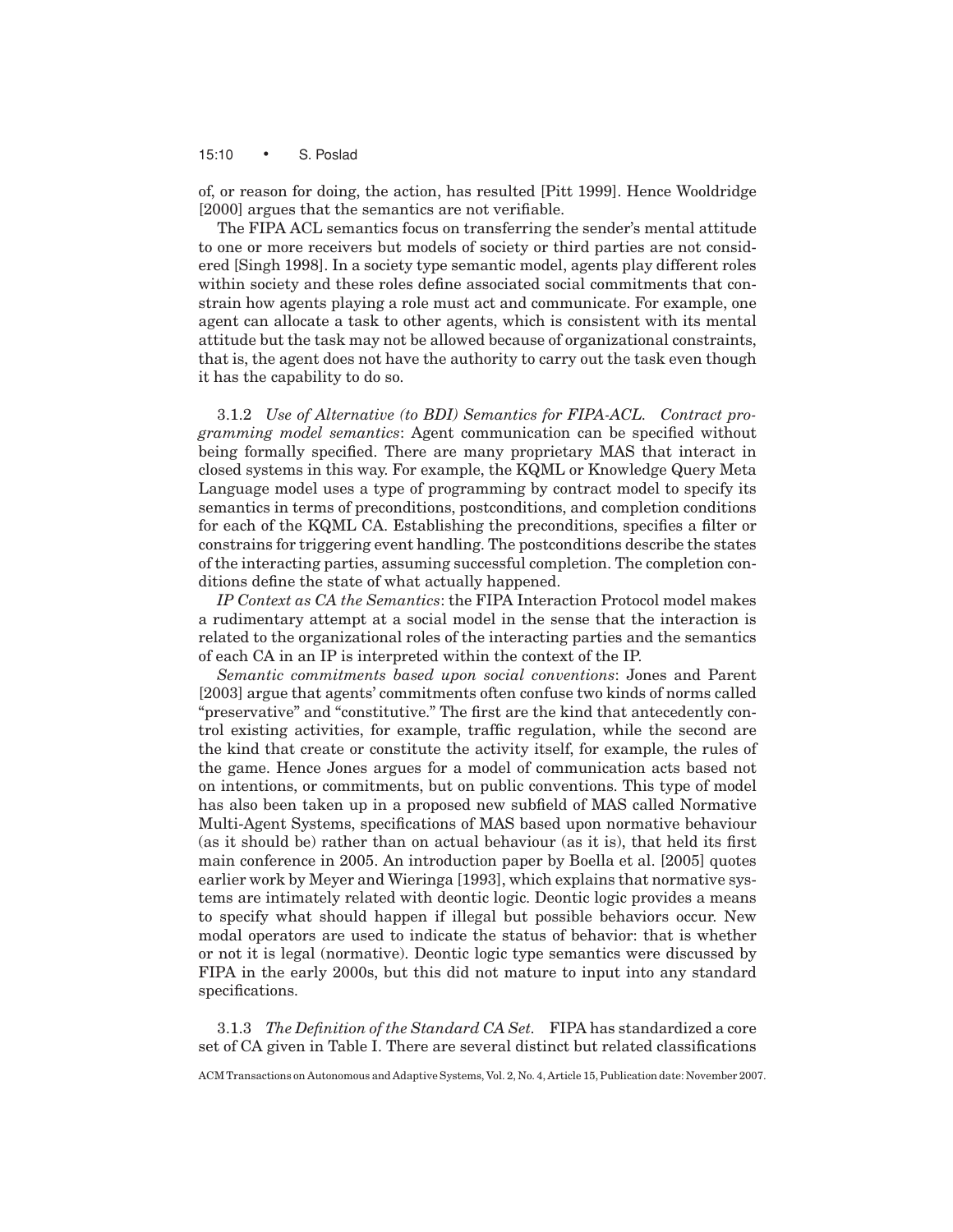| Communicative                                      |             |                         |           |                         |                |                         |                         |
|----------------------------------------------------|-------------|-------------------------|-----------|-------------------------|----------------|-------------------------|-------------------------|
| Act (CA)                                           | Base CA     | Assertive               | Commisive | <b>Directive</b>        | Mediate        | Phatic                  | Query                   |
| $accept$ -proposal                                 | inform      |                         |           | X                       |                |                         |                         |
| agree                                              | inform      |                         | X         |                         |                |                         |                         |
| $c$ <i>ancel</i>                                   | disconfirm  |                         |           |                         |                | X                       |                         |
| cfp                                                | query-ref   |                         |           | $\overline{\mathbf{X}}$ |                |                         |                         |
| confirm                                            | confirm     | $\overline{X}$          |           |                         |                |                         |                         |
| disconfirm                                         | disconfirm  | $\overline{\mathrm{X}}$ |           |                         |                |                         |                         |
| failure                                            | inform      |                         |           |                         |                | $\overline{X}$          |                         |
| inform                                             | inform      | $\overline{\mathrm{X}}$ |           |                         |                |                         |                         |
| inform-if                                          | inform      | $\overline{\mathrm{x}}$ |           |                         |                |                         |                         |
| $\overline{\mathit{inform} \text{-} \mathit{ref}}$ | inform      | $\overline{\mathrm{X}}$ |           |                         |                |                         |                         |
| not-understood                                     | inform      |                         |           |                         |                | $\overline{\mathrm{X}}$ |                         |
| propagate                                          | inform      |                         |           |                         | $\overline{X}$ |                         |                         |
| propose                                            | inform      |                         |           | X                       |                |                         |                         |
| Proxy                                              | inform      |                         |           |                         | $\overline{X}$ |                         |                         |
| query-if                                           | request     |                         |           |                         |                |                         | $\overline{\mathrm{X}}$ |
| query-ref                                          | request     |                         |           |                         |                |                         | $\overline{\mathrm{X}}$ |
| refuse                                             | disconfirm; |                         |           |                         |                | $\overline{\mathrm{X}}$ |                         |
|                                                    | inform      |                         |           |                         |                |                         |                         |
| reject-proposal                                    | inform      |                         |           | X                       |                |                         |                         |
| request                                            | request     |                         |           | $\overline{\mathrm{X}}$ |                |                         |                         |
| request-when                                       | inform      |                         |           | $\overline{\mathrm{x}}$ |                |                         |                         |
| request-whenever                                   | inform      |                         |           | $\overline{\mathrm{X}}$ |                |                         |                         |
| subscribe                                          | Request     |                         |           |                         |                |                         | X                       |
|                                                    | -whenever   |                         |           |                         |                |                         |                         |

Table I. Types of FIPA Communicative Acts (CAs)

for types of CA that focus mainly upon the intentional stance of the CA in terms of: asserting the truth of information, directing or delegating actions, promising to commit to future actions, expressing the mental state of the sender and declarative acts by the sender. In Table I, an extended classification for CAs is used in part based upon the generic communication functions of Roman Jakobson, quoted in Ferber [1999] and in part based upon a CA classification according to intentional stance. The main additions made by Jakobson are the definition of phatic type CAs that seek to establish, check, prolong and interrupt, that is, to help control communication. In addition, a distinction is made between mediated directives and nonmediated directives. The extensibility of the CA model can be achieved by composing new composite CAs out of existing ones; for example, see the refuse CA in Table I.

There are, however, some types of CA, missing from the FIPA core set as follows.

—FIPA CAs are mostly assertives and directives such as queries and requests; commissives that promise a commitment to some future action can be simulated (for example, an agree with the request interaction is used as something akin to promise to try to fulfil the request in the future; there are no permissive or prohibitive type directives which are used to manage, to authorise access to, infrastructure components; there are no declaratives or poetic expressive CAs [Singh 1998].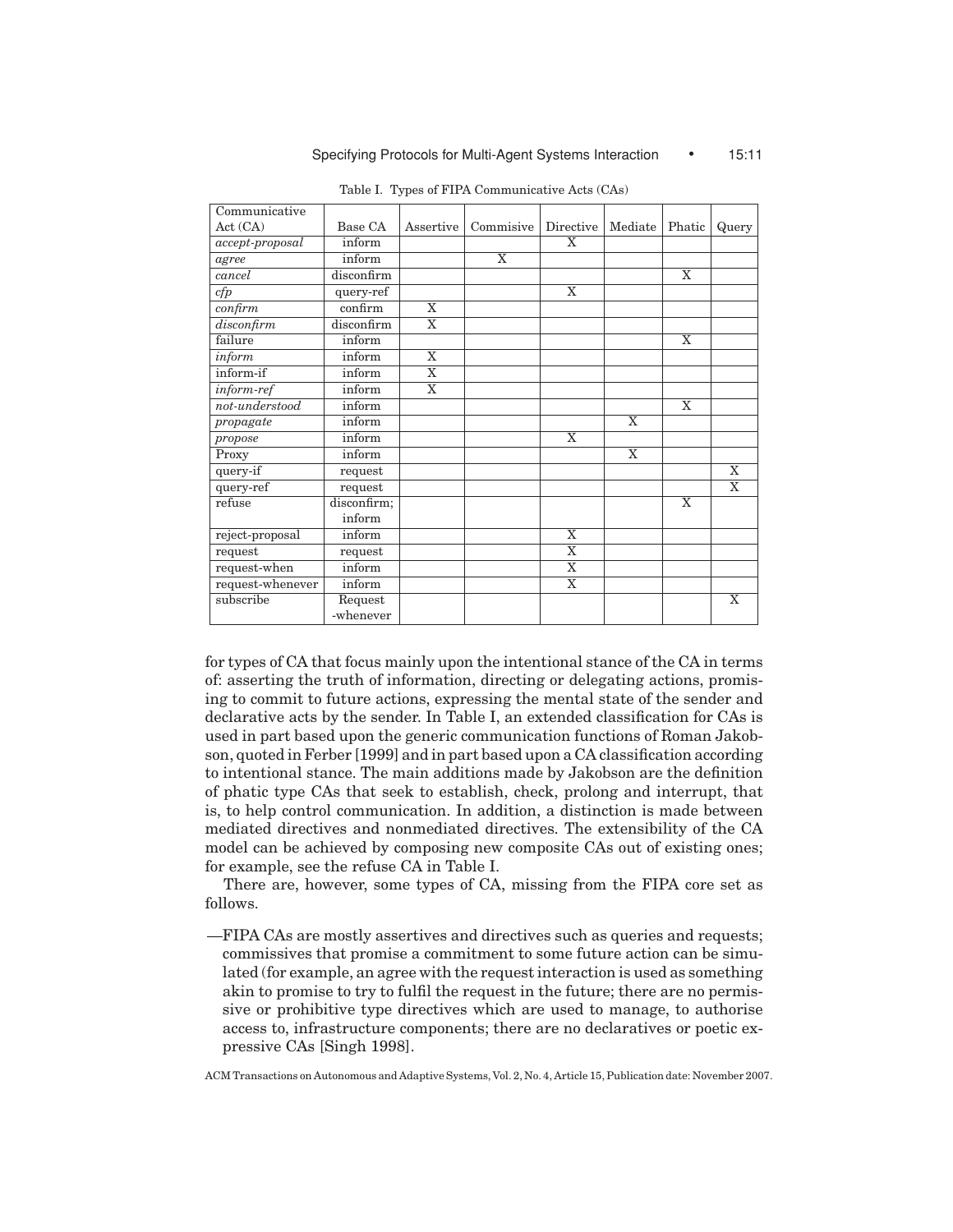#### 15:12 • S. Poslad

| Interaction              | Task/        | Push/ | $1 - 1/1 - m$ |                              |
|--------------------------|--------------|-------|---------------|------------------------------|
| Protocol                 | Info-sharing | Pull  | Receivers     | Other Features               |
| Request                  | Task         | Pull  | $1 - 1$       | Cancelable (by initiator)    |
| Request-when(ever)       | Task         | Push  | $1 - 1$       | Cancelable                   |
| Query                    | Info         | Pull  | $1 - 1$       | Cancelable                   |
| Contract-Net/Iterated CN | Task         | Push  | $1-m$         | Cancelable, iterated version |
|                          |              |       |               | is a multi-round IP          |
| English/Dutch Auction    | Info         | Pull  | $1-m$         | Cancelable                   |
| <b>Broker</b>            | Info         | Pull  | $1-m$         | Cancelable                   |
| Recruit                  | Task         | Pull  | $1 - 1$       | Cancelable                   |
| Subscribe                | Info         | Push  | $1 - 1$       | Not cancelable               |
| Propose                  | Task         | Pull  | 1-1           | Not cancelable               |

Table II. FIPA Interaction Protocols

- —Labrou et al. [1999] argue that FIPA CA to support facilitation such as broker, recommend, and recruit are missing. However, since that time, the FIPA CAs *Propagate* and *Proxy* have been added and the *Brokering* and *Recruitment* IPs have been defined.
- —Although, FIPA CAs include some phatic type CAs, for example, the refuse, failure, not-understood, agree, and cancel CA, this is incomplete. FIPA for example does not support specifications for basic commands such as poll and check and for controlling modalities such as blocking, immediate, etc. [Charlton et al. 2000; Elio and Petrinjak 2005].
- —KQML has two subtypes of assertive type of CA, tell (a message to create, delete or modify information and reply (a synchronous message to answer an earlier message) whereas the FIPA-CA only includes inform.

## 3.2 Patterns of CA: IP Model Features

In practice, an individual CA is frequently used in interaction patterns. A designer of a MAS has to decide whether to let the semantics of the individual messages determine the semantics of the conversations versus letting the semantics of the individual messages be determined to some extent by the context of the interaction and being able to vary this between different conversations. In practice, agent practitioners use both approaches. The simplest way to design interactions is to use prespecified protocols or interaction stereotypes. Agents can nevertheless engage in meaningful conversation with other agents, simply by carefully following the known protocol that relates to each other's roles in the interaction and organizations. FIPA has standardized a set of stereotypical conversations or IPs that go beyond the synchronous request-reply or asynchronous notification type of interaction used in conventional distributed computing; see Table II. The standard IPs have some limited flexibility so that conversations can be canceled by the initiator, can be refused, or can be failed by other participants. At the application level, the IP model is also extensible because interactions can be nested inside other interactions; for example, one interaction may need to require authorization from another authority in order to undertake some requested action.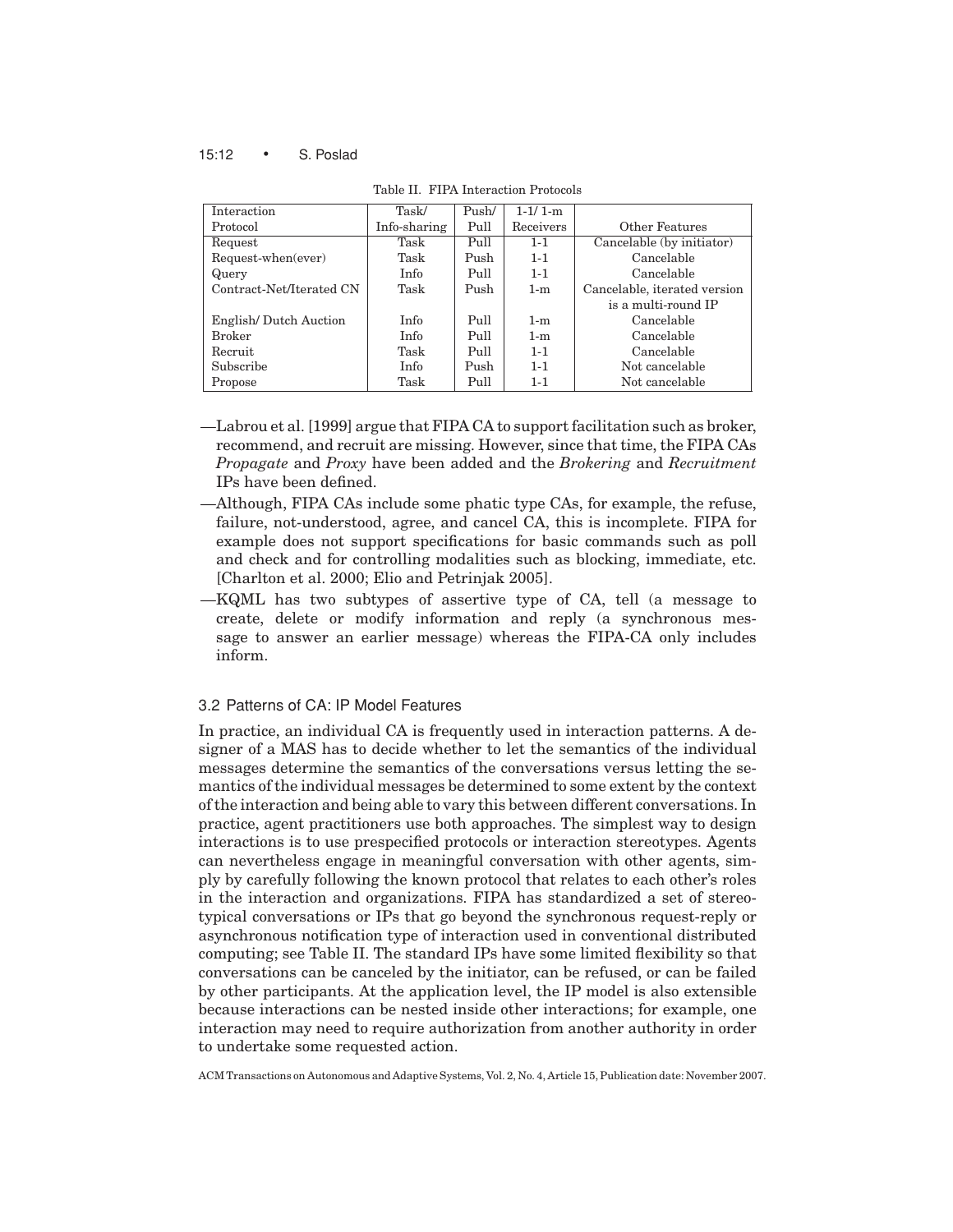A more flexible approach is to generate interactions on the fly depending on the current status and communications context, but this is computationally intensive and often avoided in practice. There are several other useful candidates for Standard IPs, for example, to support unmediated agent introductions and voting.

Phatic communication aspects such as the effects of canceling actions, asynchrony, and abnormal or unexpected IP termination and how to explicitly signal a switch to nested IPs are not explicitly addressed. There is also an issue concerning the BDI semantics of the cancel CA this is defined to cancel any single CA that has duration. This causes problems when we want the CA to affect a IP that has duration and that is made up of individual CAs that individually have no significant duration, that is, we can't cancel, or prevent from completing, an individual CA that is already done, for example, register an instance of the request CA in the Subscription IP. IPs may need to be designed at an individual level to be reversible.

## 3.3 Agent Platform (AP)

As mentioned previously, it is important not to replace current mature services with agent equivalent ones unless the benefits outweigh the disadvantages. In the early versions of the FIPA specifications (1997–1998), the message transport specification was modeled as an agent, but there is a downside to this lower efficiency. Transferring a single message between agents always required sending at least two messages, one to ask the agent transport agent to send a message, the other for the agent transport to actually send the message. Hence, in later FIPA specifications, the message transport is modeled as a nonagent service.

In some cases, it is useful to specify service interfaces at a more abstract level that can be reified into different specific concrete specifications because concrete specifications evolve or because service specifications need to adjust to the constraints of particular computing infrastructures. In early versions of the Agent Transport Specification, FIPA specified the use of a single so-called baseline message transport, the Object Management Group IIOP transport, which was ideal for use in low volume transaction, wire-line, and private networks (without firewalls). However, when FIPA agents were being considered for use via firewalls, for high-transaction processing, and for wireless environments, the IIOP transport was considered to be less than ideal. It then became clear that agent service interfaces needed to be more flexible and to be able to support multiple message transport protocols.

There are several restrictions on the current agent management and middle services. Many MAS models, such as the Abstract Architecture model, mandate the use of a directory service, but they may not be needed for peer-to-peer action. The agent management interface is defined using a frame-based ontology. The current directory service modeled as the DF agent in the FIPA agent management specification does not support additional types of interaction such as query and subscribe interactions. DFs cannot be federated to support the service registrations of nonservice agents such as user agents. The service ontology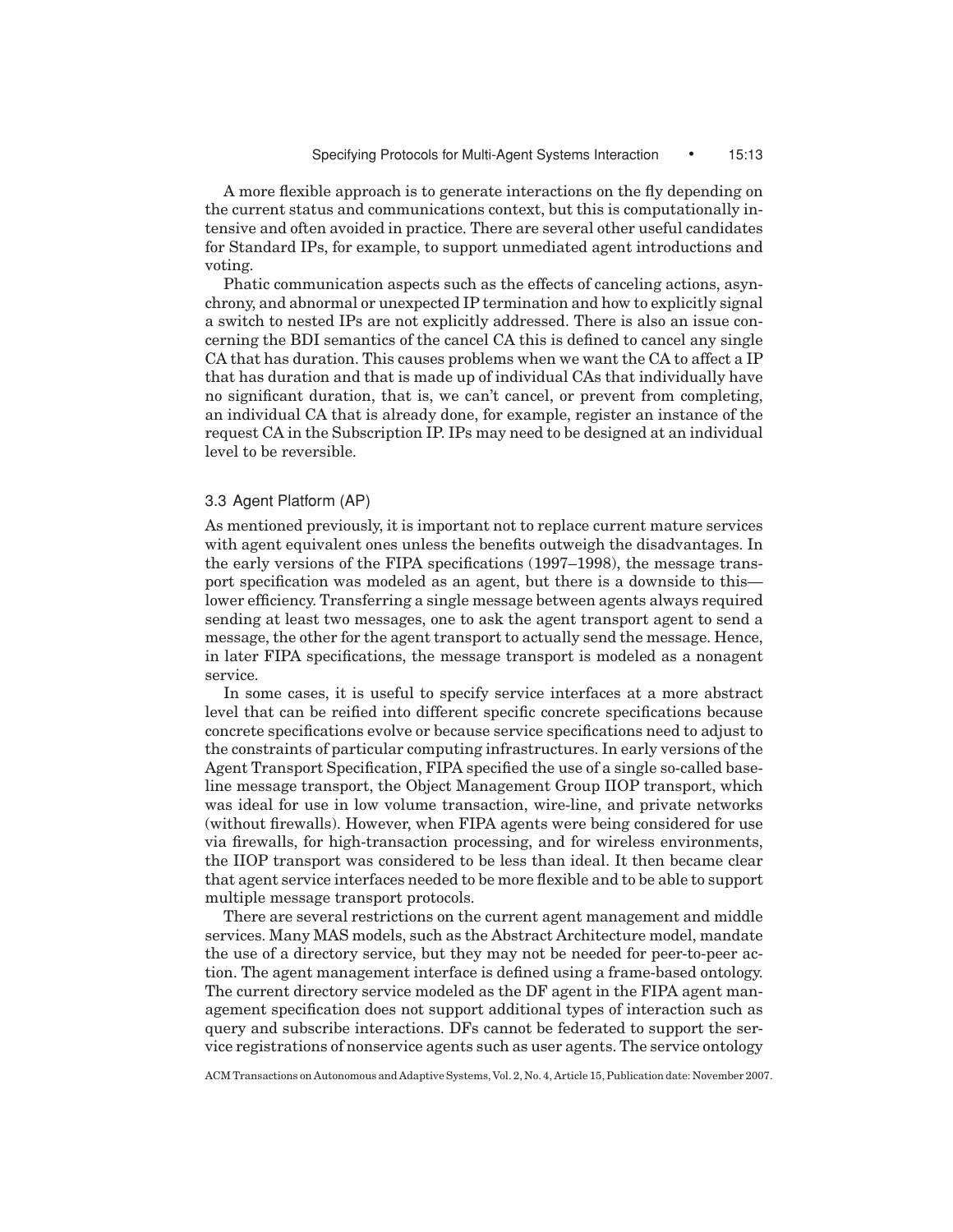#### 15:14 • S. Poslad

for an agent specifies the interaction protocol an agent supports but it does not include the agent role within the interaction. The DF service ontology also does not define competence or reliability of the service provider. FIPA has attempted to support a system of systems model but it has only specified a flat organization for multiple directory services.

Transport issues include the assumption of a reliable transport so that messages cannot get out of order. Fields such as an in-reply-to field has been added to the ACL message header to support message management by defining an identifier for instances of IPs but no standard syntax for the structure of such fields is specified.

## 4. FIPA SPECIFICATIONS IN RELATION TO OTHER STANDARDS

There are currently about ten to twenty major standards initiatives that are involved in standardising distributed system interoperability and FIPA is only one particular type of these. For example, Singh and Huhn [2005] list nine different standards bodies that are developing standards for SOAs: IETF (Internet, messaging, and communication management protocols), OMG (UML modelling language, CORBA, and MDA architectures) W3C (XML, WSDL, SOAP, RDF, and OWL), OASIS (UDDI and BPEL4WS), UN/CEFACT (ebXML), WS-I (Web Service Interoperability profiles), BMI.org (Business Process Modeling Language), WfMC (Work flow Management Coalition), and FIPA. To this at least SQL (relational database interoperability), the OGC (Grid and utility computing standards) and Rosettanet (open e-business process standards), can be added. Further the W3C standards can be grouped into three sub-groups: the HTML Web, the XML Web with Web Services and the Semantic Web (RDF-S, OWL) with associated services.

It would be useful to characterize and compare and contrast these, to assess what the commonalities are and what the key differences are, and then perhaps to suggest some future directions to evolve particular standards. There are two main ways to approach such an analysis. Firstly, a new canonical reference framework could be defined; a large multidimensional space where the main features of each standard and multiple levels of communication and interaction are mapped and then compared. Secondly, one of the standards could compare only its own features against the others. In this subarticle, the scope is limited, so the focus is on the second approach, the features of FIPA are used as dimensions to selectively compare features of other standards bodies, that is, to use the analysis of the combined FIPA AIPS and AP model; see Figure1.

The majority of the standards bodies listed earlier base their message transport specifications upon HTTP transport and XML encoding and exchange formats. The other smaller group of OMG, FIPA, and IETF are more abstract and have benefits of being able to more flexibly interchange protocols and encodings for use in particular environments, for example where the use of the more verbose XML, that is, compare the N3 encoding of RDF compared to the equivalent XML encoding for RDF. At a syntactic level of interaction, FIPA has developed more (bit) efficient encodings that can be used for interaction over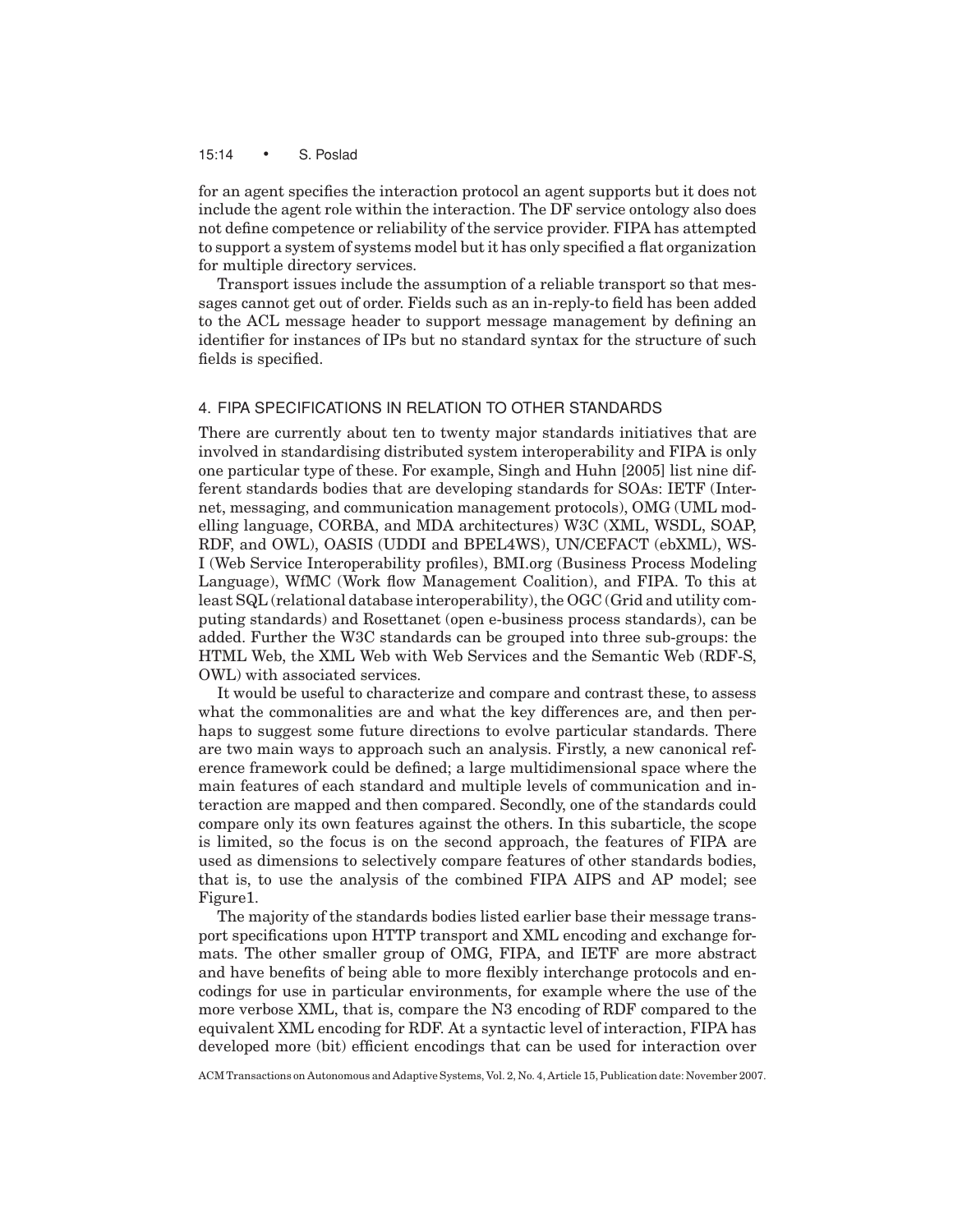low-bandwidth (wireless) transports via mobile devices to services. This was demonstrated, in the CRUMPET project [Poslad et al. 2001].

At the application level of interaction, there are several important distinctions between FIPA and other approaches. The Web and SQL are based upon a minimalistic approach to specifying the set of communication primitives. Much Web interaction is based upon two communication primitives; a synchronous request-reply and asynchronous reply type notifications. SQL information exchange is based upon the so called CRUD set of communication primitives of Create, Read or query, Update, and Delete. In contrast, FIPA defines about twenty different communication primitives. Less may seem better as this minimizes the redundancy and the confusion in selecting the use of overlapping communication primitive. In the Web and conventional distributed computing models, protocols differentiate between different types of response using singlevalued application protocol specific response codes. This makes the control and the transcodings more complex when services that use different protocols need to be orchestrated. In contrast, in the FIPA AIPS model, control type messages are abstracted out of the application specific protocols into a generic CA subset of phatic control messages such as failure, refuse, not understood, agreed, etc. These can be used in a standard way across heterogeneous applications and protocols, easing control and coordination. The FIPA CA model naturally allows more semantic context to be included in messages. This can give applications more understandable information about unexpected events. In addition, the richer set of FIPA CA primitives can lead to more flexible interaction processes.

Businesses and applications typically use specific patterns of individual communication primitives and this is currently an area of high activity across many standards bodies. Here several related terms apply, some standards bodies focus on processes, others on work flows, others on coordination, others on conversations, others on orchestration (centralized controller), and others on choreography (decentralized control). The semantics of these approaches is not clear, and hence how they differ is not clear. A comparison is also compounded by the high state of flux of different specifications as interest in them changes within a short space of time.

FIPA has defined a set of reusable interaction patterns and processes that are generic and can be conveniently used across heterogeneous application domains and protocols. The semantics for the FIPA interaction process models is currently weak and based upon AUML graphs. An example of the lack of semantic expressiveness of the FIPA IP model representation is that it is typical in an English Auction that the participant making the last bid does not send any answer to the next CFP, but it is not clear how best to specify this. It seems apparent that other interoperability standards have specified more explicit support to flexibility and dynamically change interactions. Van der Aalst et al. [2002] present a pattern based analysis of workflow and communication languages such as BPML, BPEL4WS, XLANG, WSFL, and WSCI. These use different explicit patterns for splitting and merging interactions, something that the FIPA IP model does not explicitly define.

FIPA has focused from the onset on supporting an associated semantics for content (information and task) exchange and for services. This whole area is still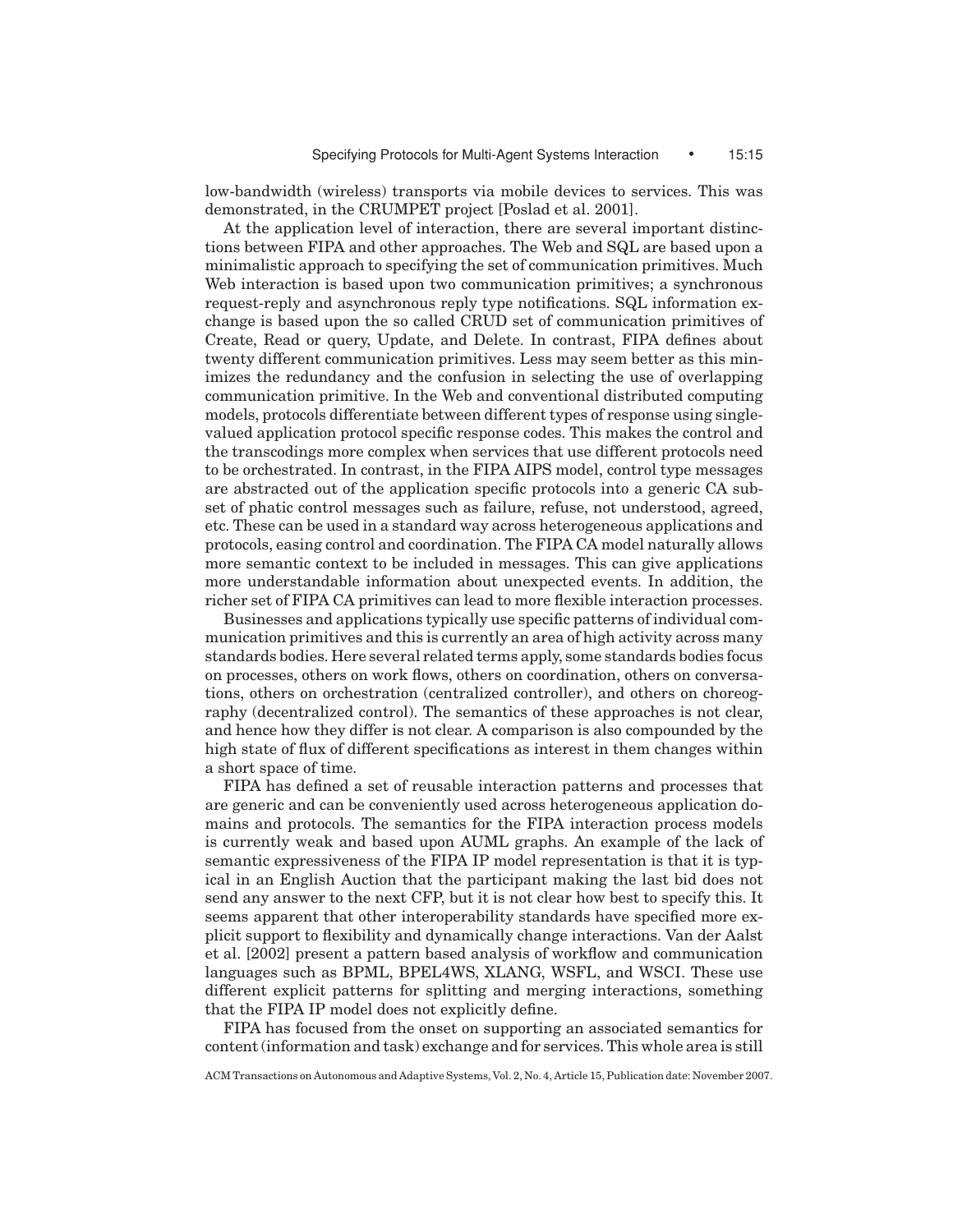#### 15:16 • S. Poslad

maturing, and there may well be at least a decade before there is widespread exchange and agreements for semantic data and services—this is mainly because agreements for a diverse ICT world will become more challenging. Currently, the majority of business interaction standards are still very much syntactic rather than semantic. There is a key difference in the way that the semantics of the content has been tacked in the FIPA Model compared to the Semantic Web. The Semantic Web seems to have focused on two models: the use of a lightweight ontology without logic, such as RDF and RDF-S, and on the use of a heavy ontology with a specific inbuilt logic such as OWL, the Ontology Web Language. In contrast, FIPA from the onset has specified a model where application-specific ontologies can be associated with multiple type logics. The latter has the advantage that, for example, in the domain of weather predictions, the weather domain can be associated with uncertainty logic to answer questions such as how likely it is be to be both windy and wet in Summer, in the UK.<sup>1</sup> Whereas in the domain of transport, temporal reasoning can be used to ascertain that lunch will be finished before an afternoon meeting starts. Note there is still a lack of consensus within the Semantic Web how to model and combine rule type reasoning within the Semantic Web model, over 5 years since it was first proposed [Horrocks et al. 2005]. It is not envisaged that a single universal logic can be created to serve diverse reasoning needs.

It is, however, certainly true that a number of standards initiatives have put in a significant effort into maturing semantic service models. The motivation to evolve from Web services is that by using semantic annotations to describe services and resources, the tasks of service discovery, selection, negotiation, and binding could be automated. Petrie et al. [2007] report the results of a challenge cup exercise to improve better approaches and to develop a common understanding of the various technologies intended to facilitate the automation of mediation, choreography, and discovery for Web services using semantic annotations. The trade-offs are explored among existing approaches such as DIANE (a method for automated service matchmaking, selection, binding, and invocation, used in the discovery scenarios), WebML/Webratio, jABC/jETI, WSMX (Web Service Modeling eXecution environment, the reference implementation of WSMO, the Web Service Modeling Ontology), METEOR-S (Semantic Web Services and Processes project at the University of Georgia), and SAWSDL (Semantic Annotations for WSDL). These six approaches are being implemented and analyzed with respect to two scenarios: a mediation scenario concerns making a legacy order management system interoperable with external systems, and a discovery scenario concerns the dynamical discovery, selection, binding, and invocation of the most appropriate shipment service for a set of given shipment requests. This is still under investigation. FIPA's semantic service model in comparison is fairly simple and predates the use WSDL or OWL-S. It is based upon an agent directory service that supports a request IP and a framebased service description ontology. Lyell [2002] reports on the development of a gateway between Web Services and FIPA MAS, which allows agents that offer services external to an AP, to advertise them in a UDDI Registry. A mapping

<sup>&</sup>lt;sup>1</sup>The Summer of 2007 was unusually one of the wettest on record in the UK.

ACM Transactions on Autonomous and Adaptive Systems, Vol. 2, No. 4, Article 15, Publication date: November 2007.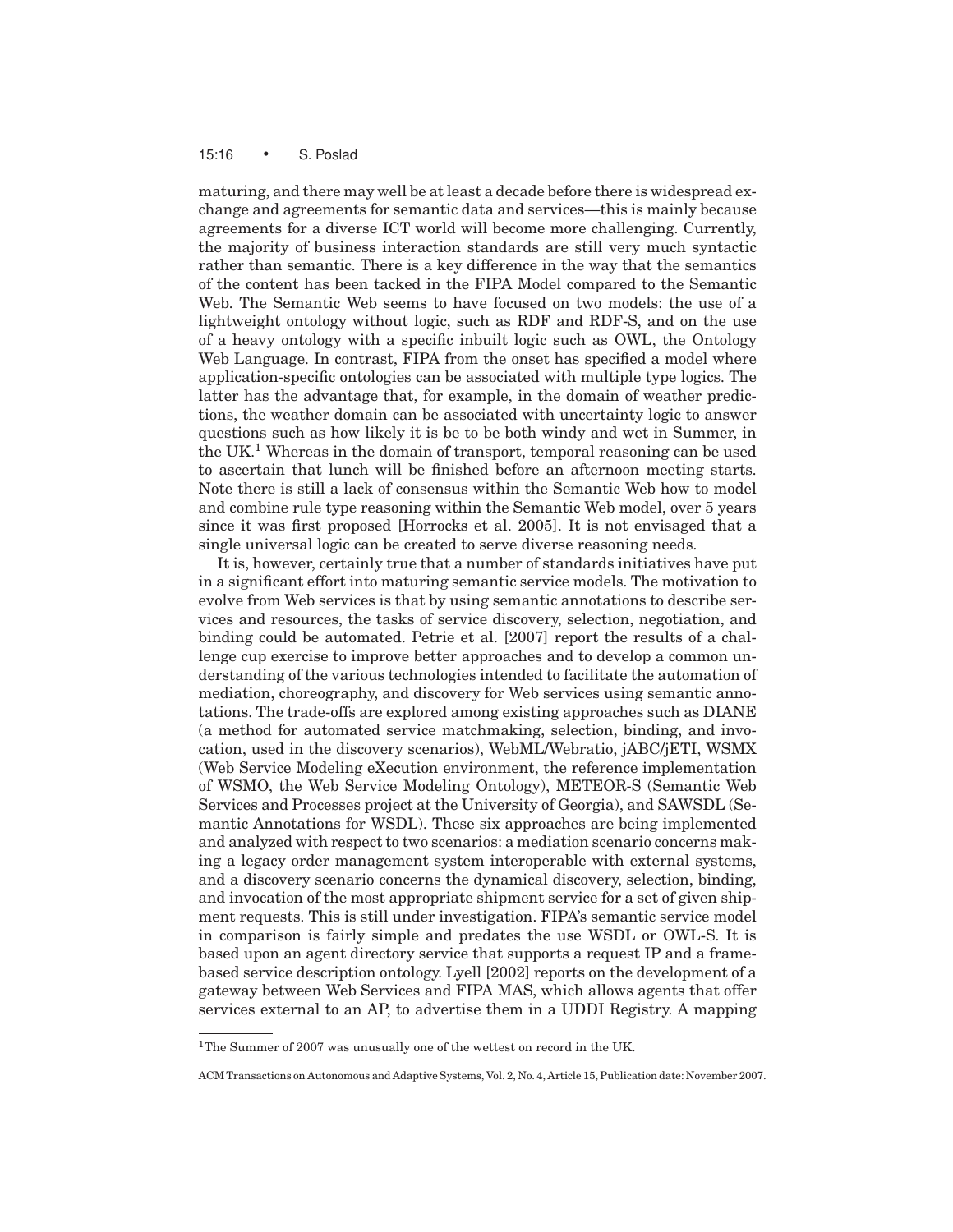was presented that allows FIPA "Service Description" to be mapped into UDDI entries in an ad hoc manner.

FIPA has focused on specifying and exchanging a semantic communication context for content for generic domain. This is highly controversial and is in contrast to a history of hard-coding service processes and the process context into specific application services. FIPA has proposed two different semantic communication context models to date: one based upon a modal logic of beliefintention for CAs and one based upon an interaction process model.

Finally, the combination of the FIPA AIPS and AP models, in contrast to the Web Service and Semantic Web models, naturally form a holistic model, that can use multiple transports and message encodings and that can support multilogic semantics for both content and communication context exchange.

## 5. DISCUSSION OF FIPA'S CURRENT STATUS AND FUTURE DIRECTIONS

The development of FIPA MAS standards has involved a variety of stakeholders trying to specify protocols that are expressive enough for designers and implementers to use whilst being able to be embedded in existing infrastructures. Often, standards may need a maintenance phase and may not work well initially in specific applications. Standards may not be able to always guarantee consistent design and interoperability in an open service environment. The benefits of standards as a key enabler to support interoperability and open service interaction in practice lead to a critical mass of users and to promote greater uptake.

FIPA (the Foundation for Intelligent Physical Agents) was established in 1996 as an international non profit association of companies that agreed to share efforts to produce standard specifications of generic agent technologies that were: produced in a timely fashion, internationally agreed, and usable across a large number of applications, so that a high level of interoperability across applications is achieved. Since then, FIPA has involved at various stages more than 60 members from more than 20 different countries-worldwide and generated a set of specifications that went through 3 cycles of review: FIPA97, FIPA98, and FIPA2000. Several distinct agent platforms, applications, and hundreds collaborative projects have used the FIPA specifications. The core set of the specifications, available from FIPA [2002], have been used for a number of years, and they are robust and effective enough to be promoted to Standard and believed that these specifications were now stable, mature, well understood and ready for commercial implementation and deployment. In 2005, FIPA became a new IEEE standards activity.

The main impact of FIPA can be summarized as:

- —Standard specifications for MAS AIPS and AP with the FIPA ACL still being the most widely used model for MAS.
- —Many project deployments in, for example, FACTS, MARINER, Agentcities, etc. In an Internet survey carried out in 2003 by the author, 80 different projects were identified that reported the use of FIPA.
- —Ten to twenty different FIPA MAS toolkits including five open source ones have been developed. Of the open source ones, one is still living (JADE) but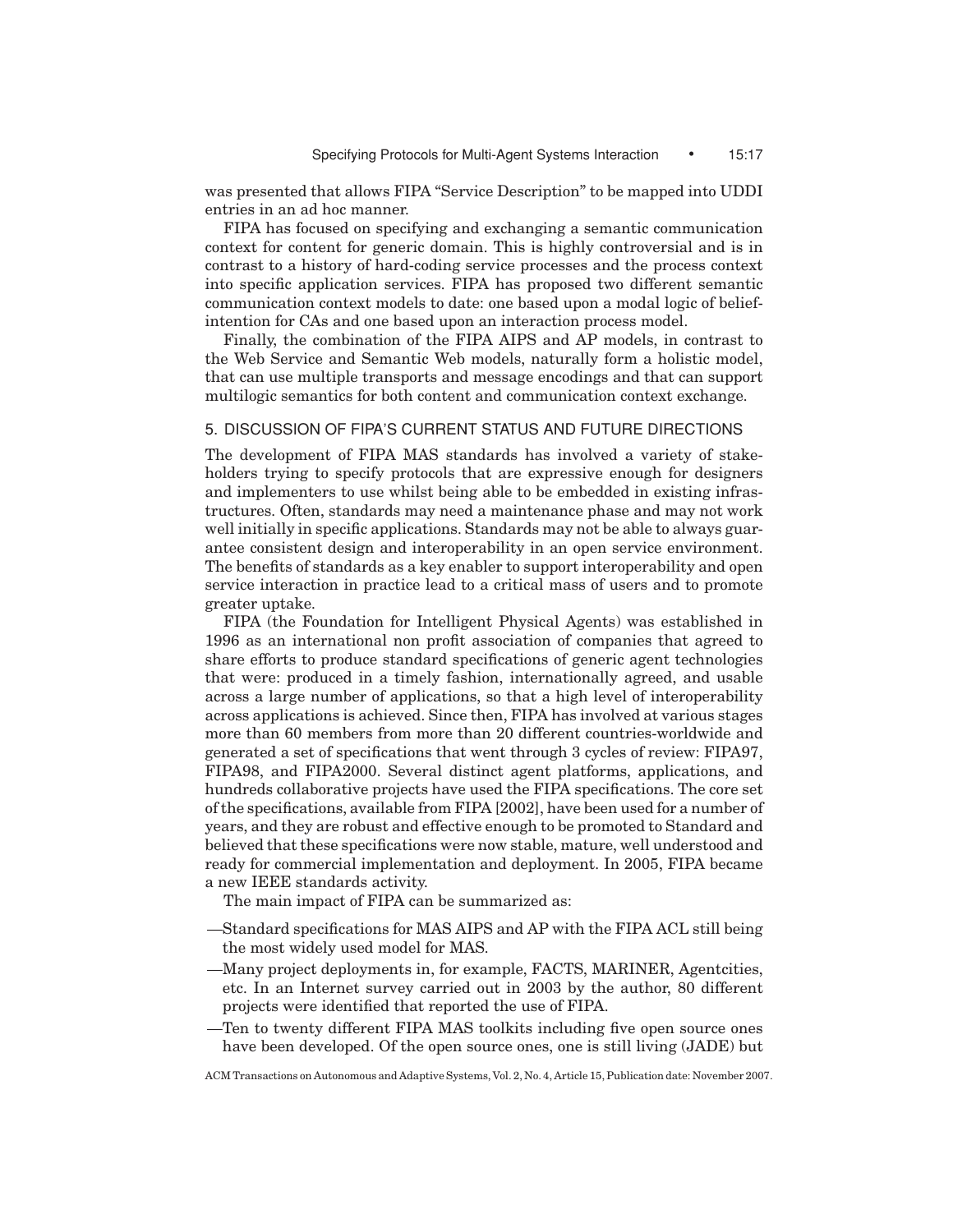#### 15:18 • S. Poslad

there are still several commercial ones that support FIPA such as JACK. JADE has a wealth of third-party extensions including a Protégé Ontology environment plug-in to allow Ontologies visually modelled off-line, to be exported for use with JADE agents.

- —JADE Board: five telecom companies set up a forum to promote the JADE FIPA toolkit for mobile telecoms applications.
- —JCP or Java Community process has developed JAS, the Java Agent Service, JSR87, a reference API for the FIPA abstract architecture and FIPA message protocol.
- —FIPA MAS interoperability and FIPA compliance have been tested in several trials and projects.
- —AUML, the Agent modelling language, originated in FIPA Modelling TC.
- —The FIPA model that can reuse other standard specifications, e.g., XML message encodings and HTTP transport.

## 5.1 FIPA Projects

One of the first major projects to test the FIPA97 and FIPA98 specifications was the EU FACTS project, 1998–2000. This used three main domain applications to test the standards in real-life scenarios: personal travel market (PTM), electronic trading, and audio-visual entertainment and broadcasting (AVEB). Núñez-Suárez et al. [2000] report their main experiences in developing the PTM application as follows: the FIPA model reduced the amount of work required to attain application level interoperability; FIPA support provides an open distributed computing environment to integrate disparate components and while the use of technologies such as interaction protocols, agent communication languages, and ontology may be common within the agent community, they are not common within the mainstream software development industry. They also reported that the CA protocol was intuitive and comprehensive enough for use in most cases and that there was a transport interoperability problem in using the IIOP transport in a multivendor environment. Charlton et al. [2000] reported experiences in developing the FACTS AVEB application that focused on the semantics of the MAS communication. ACL semantics is based on exchanging a private model of beliefs and intentions. Conventional application developers find these complex to build and operate and are often unable to distinguish between intentions and desires in the implementation. ACL semantics is based upon a social agency or organizational model that can be used to overcome the problems of mental agency model. Note since this time, FIPA has specified a set of predefined interaction protocols with an associated social agency model. Error handling is a concern when agents are autonomous. Agents can delay responces, causing the sender to be uncertain about what has happened. Since this report, FIPA has added time-out fields to the protocol headers. Also there is a limited support to debug and monitor platforms but this has since been tackled in MAS toolkits.

Pitt and Mamdani [1999] report their experiences of using the FIPA specifications in the MARINER project to develop a MAS for load control in intelligent networks. Their primary criticisms of the FIPA ACL standards are firstly, that it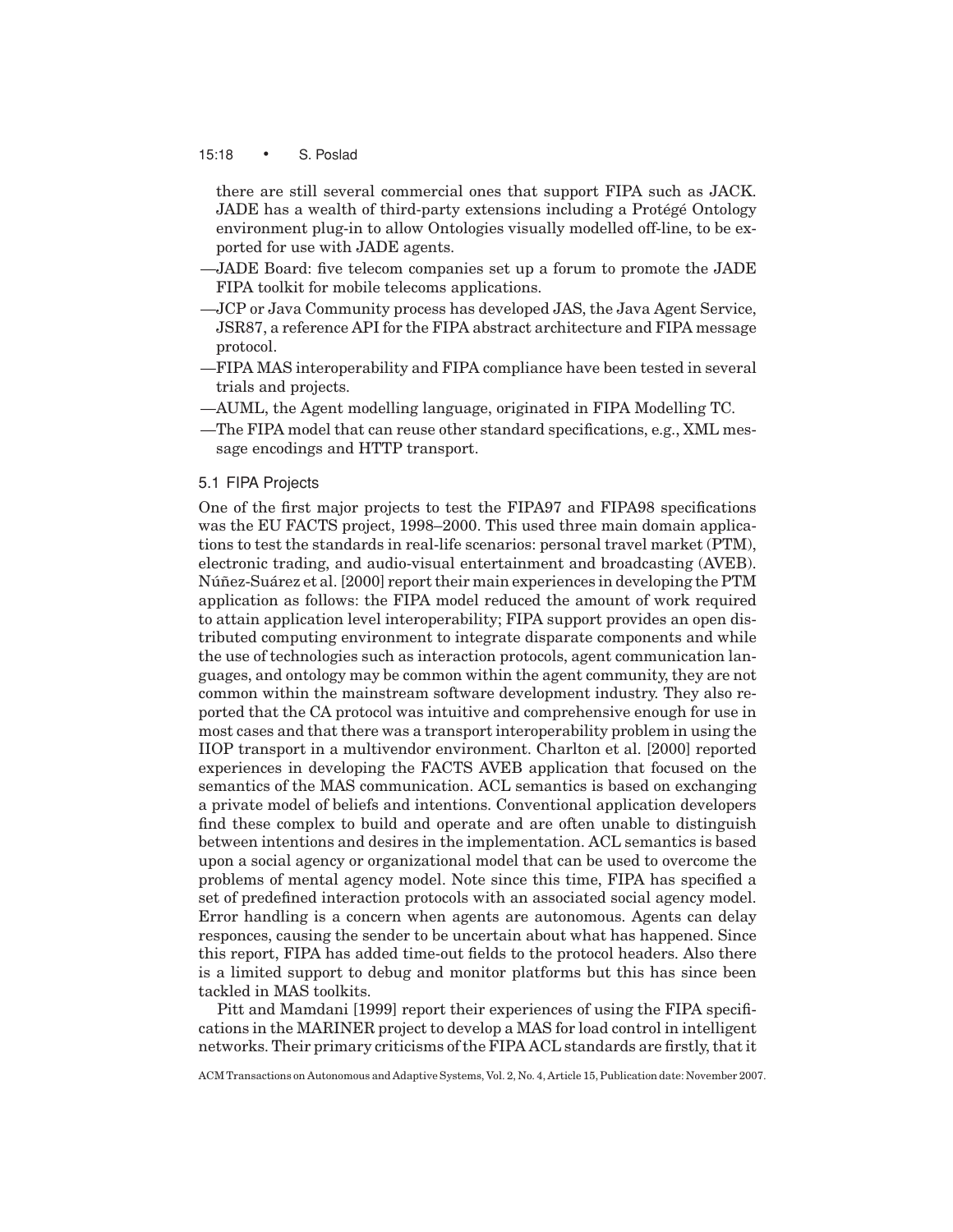is not clear whether the ACL semantics should be interpreted as an informative specification providing guidance to developers, or as a normative specification providing conditions that the agents themselves are responsible for satisfying. Secondly, any communication semantics will vary depending on the context and therefore will be difficult to standardise. They argue that interaction protocols or conversations should arguably be the focal point for standardisation of the ACL as these can provide the context for communication.

The main objective of the Agentcities.rtd project, 2001–2003, was to create a global open system to provide the conditions in which to test: FIPA based agents, services and other technologies such as delegation, coordination, modelling of dynamics and in particular communication based on formal semantics [Willmott 2002]. The main achievements were a network architecture model, a reference model for semantic service interoperability in open environments, a framework for service composition in an open environment, a test suite for FIPA-compliant Agent Platforms and several multidomain ontology-based agent services and a live testbed network that was actively used. In an associated Agentcites.Net project, towards 150 autonomous MAS became hooked up to the testbed.

## 5.2 FIPA Tools and Software APIs

Application developers typically use agent toolkits, rather than having to develop their own software implementations of the FIPA specifications, and layer their application software on top of it. This eases development and the amount of testing, assuming the agent toolkits undergo some form of evaluation. During the lifetime of FIPA, tens of FIPA agent toolkits have been developed that have implemented sets of FIPA specifications. Here we mention some of the main open source initiatives: JADE [Bellifemine et al. 1999], FIPA-OS [Poslad et al. 2000], and ZEUS [Nwana et al. 1999] as these were used in the FIPA interoperability tests. In addition, a JCP or Java Community process developed JAS, the Java Agent Service, JSR87, reference API for the FIPA abstract architecture specification that has been implemented in the KAoS agent toolkit [Bradshaw et al. 2004]. These toolkits typically support implement and provide APIs and tools as follows:

- —APIs and implementations of codecs to parse FIPA ACL messages in accordance with the FIPA CA and other related ACL specifications.
- —APIs to support agent management as defined in specification FIPA 00023 [FIPA 2002].
- —Different types of Agent templates for producing agents that can then communicate with each other using multilayered support.
- —Message and conversation management to support interaction protocols.
- —Dynamic platform configurations to support multiple agent platforms, multiple types of persistence, enabling integration with legacy persistence software, and multiple encodings.
- —Abstract interfaces and software design patterns.
- —Diagnostics and visualization tools.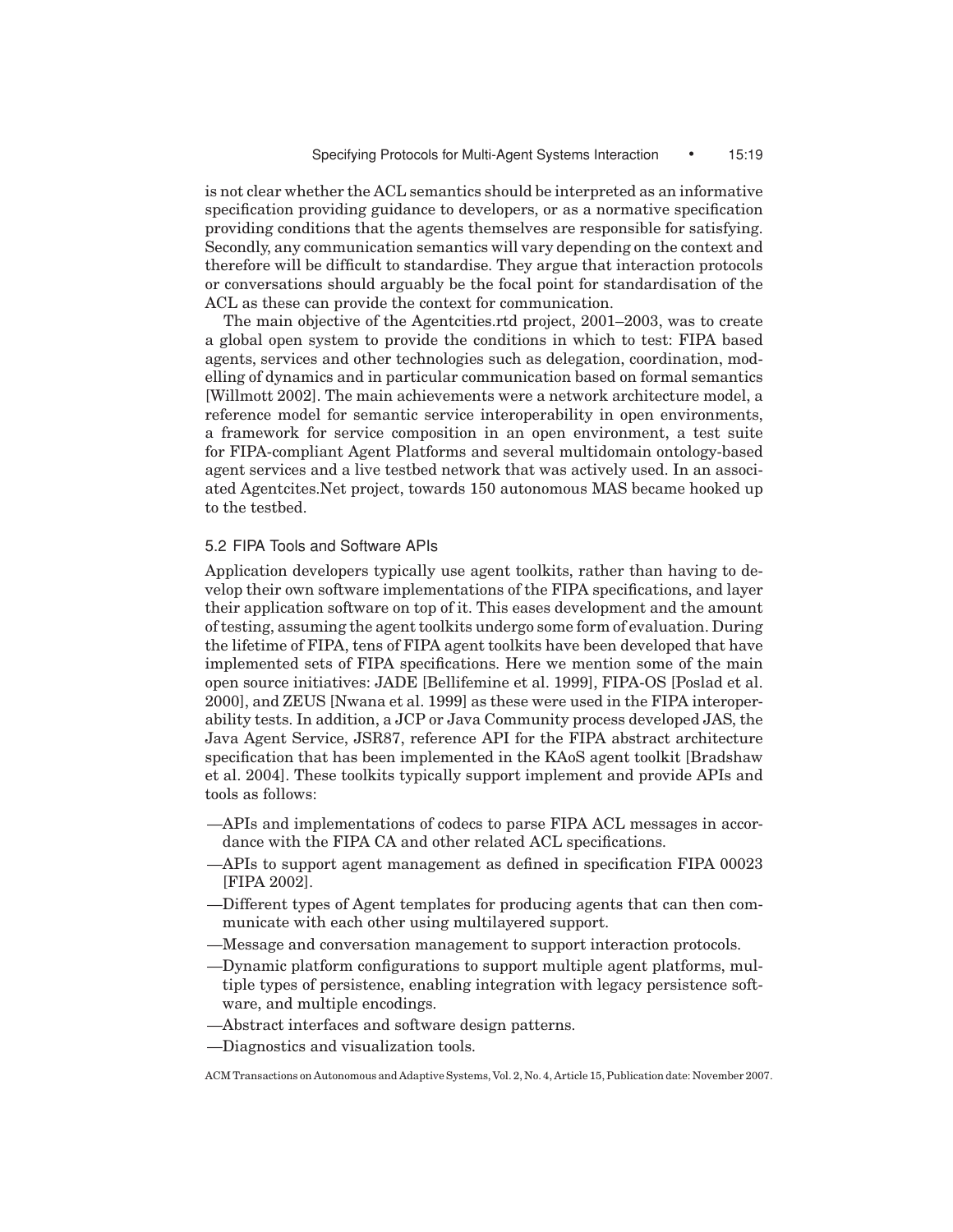#### 15:20 • S. Poslad

Software APIs and parsers for computational models of the specifications can be readily developed to exchange ACL messages at a syntactical level. One of the key technical challenges is how to implement software that can handle the ACL messages at a semantic level. Putting aside for the moment the concerns about the validity and verifiability of the CA semantics, Louis and Martinez [2004] have reported their effort to develop a computation framework to handle the CA semantics. This has been implemented as an add-on to JADE. This framework has four elements: an activity loop to send and receive messages, reflexive operations to access and update their beliefs, a semantic representation (SR) to process messages with beliefs expressed in FIPA-SL and semantic interpretation principles (SIP) to produce and consume SRs. They consider three main ways to implement their model: using a dedicated inference engine for modal logic, but these tend not to be publicly available; using a general purpose rule engine to help process messages, but this requires some mapping of the semantic model to the rule engine rules; and finally developing a proprietary ad hoc rule engine. Note that their framework focuses on belief transfer but not intention transfer, although they claim that the latter can be easily added.

An alternate approach is that most agent application developers choose in practice not to use and implement the CA semantics but to use some informal semantics based upon the interaction context. The intentional semantics of an agent, that is, the meaning of the CA, will be determined by the state an agent is in, in relation to a priori agreed interaction protocol (IP) and the type of the next received CA or sent CA. In Pitt and Bellifemine [1999], a JADE implementation of such IP driven intentional semantics is described.

## 5.3 Interoperability Testing and FIPA Compliance

Several authors, such as Wooldridge [2000], Pitt [1999], and Louis and Martinez [2004] have pointed out that conformance to the specification only requires the sender to respect the feasibility condition in order to send the message but does not require the recipient of a message to respect the rational effect part of the CA semantics. There are other challenges to do with the intentional model mentioned earlier. There is also the further issue of computation tractability when verifying open service interaction, where a system interacts with its environment and whose behavior depends on this interaction, an issue not considered in the above references. These issues make computational models and conformance testing of MAS to the formal semantics, to be challenging in practice.

The concern of application developers and users is less whether the application communication can be formally verified against some underlying theoretic model than whether they can apply a model and that the model performs as expected. In practice, the computation implementations of the models, not the theoretical models, can be evaluated to pass a series of tests. The construction of these ad hoc tests and the specification of the test conditions and test properties is application-specific.

There are several ways that implementations of the specifications were tested in practice. The specifications are tested as part of the experimental phase in progressing a specification from preliminary via experimental to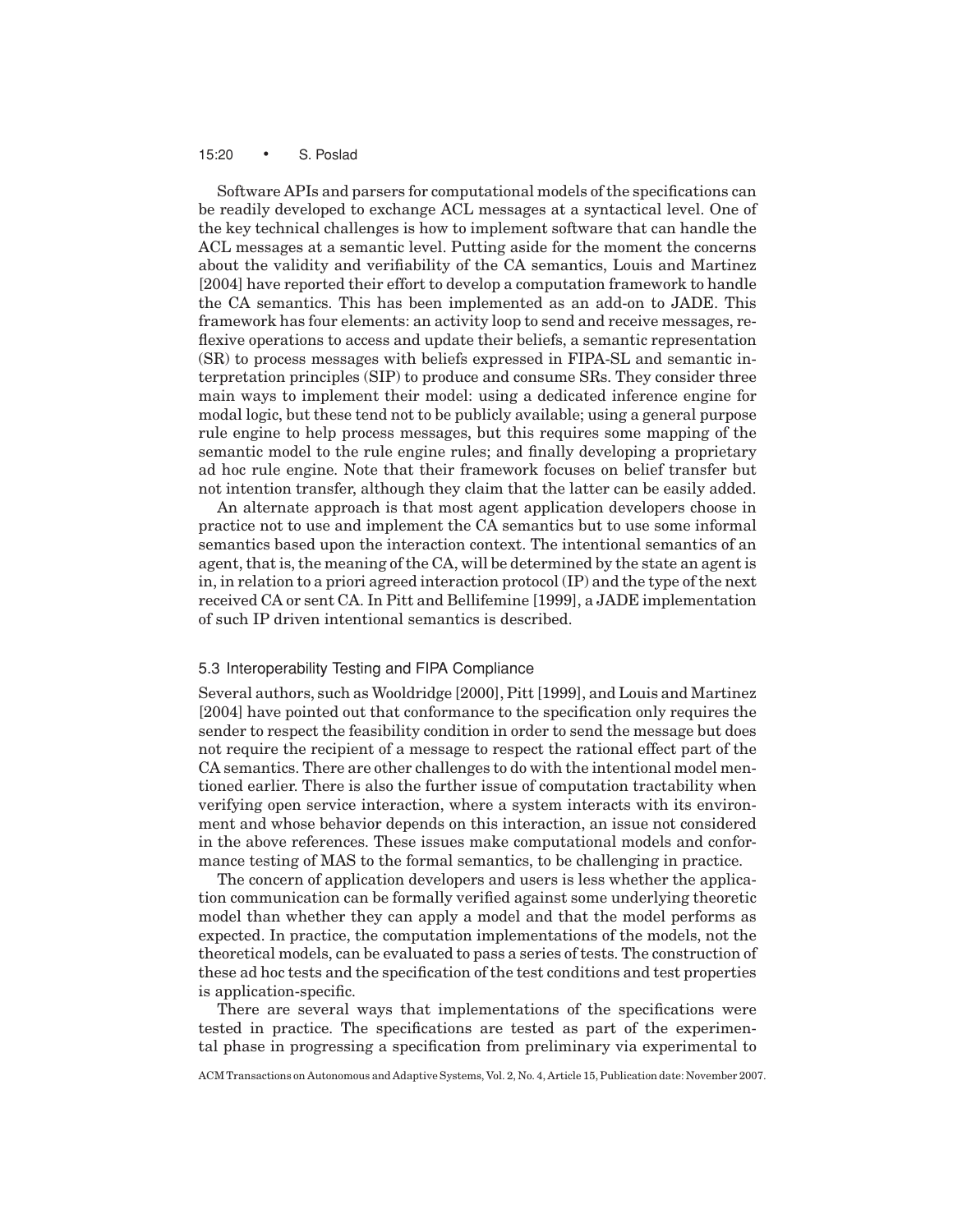standard. Specifications are tested as part of good development practice within specific projects that used these specifications. In addition, several specific tests of the specifications were carried out at selected FIPA meetings, in 1999 and 2001, in which the interoperability among the JADE, FIPA-OS, and ZEUS agent platforms was tested. The results of this testing demonstrated that the FIPA specifications were considered fairly thorough, in that, only minor changes were necessary to enable the "core functions" to be tested and to interoperate.

#### 5.4 Current Activities and Future Directions for FIPA

After the intense interest in MAS and its standardization by FIPA in the late 1990s and early 2000s, the widespread deployment of MAS seems to be still be some time off in the future. In 2004, as an output from the EU Agentlink3 project, an updated roadmap for agent technology was published by Luck et al. [2004]. In this article, the authors state several judgements and predictions, including phased development of MAS from closed MAS in about 2004, to some cross-domain closed systems, through to open systems in specific domains, and finally to truly open and fully scalable open MAS in the 4th phase, circa 2009 onwards. Already we are starting to see more mainstream standards bodies undertaking applied research and development that were traditionally the sole domain of the MAS community. They are putting significant human effort into it to progress particular elements, such as ontology-based information exchange, and more recently semantic services. Recently, it seems that Semantic Web services are being driven more by the Web service than the Semantic Web community. This leads to the natural question about whether, the specification of MAS should stop within a dedicated organization such as FIPA or be absorbed into more mainstream efforts that certainly have greater resources, are often more business driven, and are based upon actual versus perceived needs.

However, a whole raft of MAS R&D challenges issues still remain to be tackled. A sensible strategy seems that the issues of defining semantic information exchange and using semantics to automatically discover and invoke services is best left to continue to progress outside of FIPA with FIPA making explicit how agents can best utilise this effort.

There are two central issues: First, what should FIPA do with its current specifications—should it draw a line or try to evolve them in an evolutionary versus revolutionary way? This could lead to incompatibilities with existing specifications, based upon some of the limitations highlighted earlier in this article. The opportunities for improvement include defining mechanisms to more flexibly synthesise new CAs and developing a specification of a multilateral view of CA semantics rather than a single one such as mentalistic attitudes. More flexible agent middleware service interaction could be proposed that leverages models such as directory services that have been advanced in other standards bodies.

Secondly, the novel and fruitful areas that FIPA can profitably work on need to be identified. These are illustrated by current FIPA activities in the following work groups; see [FIPA 2007] for more detail about these and how to become involved. The Agents and Web Services Interoperability Working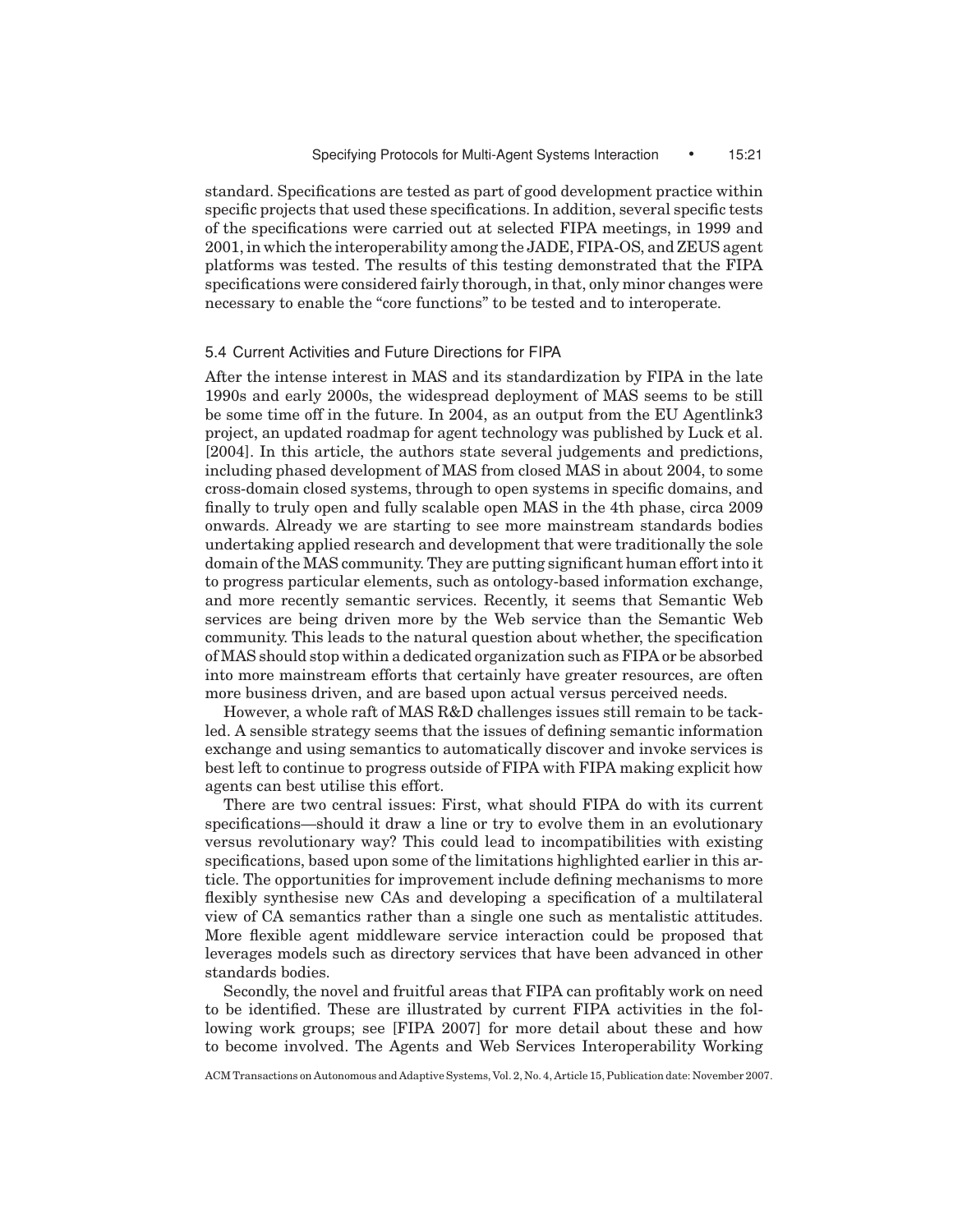#### 15:22 • S. Poslad

Group's (AWSI WG) main objective is to fill the communication gap between agents and Web services. Agents should be able to locate, negotiate and interact with Web services seamlessly and vice versa. The Human Agent Communications Working Group (HAC WG) is working to propose extensions, that is, additional CAs to the FIPA AIPS to facilitate agent communication with humans in general. The objective of the Mobile Agents Working Group (MA WG) is to define new specifications for communication interfaces and network protocols for efficient, reliable, and secure code and data relocation, location tracking, and location transparent communication, infrastructure management in the form of overlay networks for agent server discovery and dynamic definition of itineraries and interoperability between different mobile agent toolkits at runtime. The objective of the P2P Nomadic Agents Working Group (P2PNA WG) is to develop and define a specification for P2P Nomadic Agents, capable of running on small or embedded devices, and to support the distributed implementation of applications for consumer devices, cellular communications and robots over a pure P2P network.

#### ACKNOWLEDGMENTS

The opinions expressed in this article are those of the author. Past discussions by the active FIPA membership, in particular by members of the Review of the FIPA Specifications Study Group (ROFS-SG) have made valuable contributions to this article, and are acknowledged. The constructive criticism of the reviewers to help focus this article is also gratefully acknowledged.

#### REFERENCES

- AGENTCITIES.RTD Project. 2002. Deliverable D1.4 Final Report. Available from http://www. agentcities. org/EURTD/.
- BELLIFEMINE, F., POGGI, A., AND RIMASSA, G. 1999. JADE—A FIPA-compliant agent framework. In *Proceedings of the 4th International Conference and Exhibition on the Practical Application of Intelligent Agents and Multi-Agents (PAAM' 99)*, 97–108.
- BOELLA, G., VAN DER TORRE, L., AND VERHAGEN H. 2005. Introduction to normative multiagent systems. In *Proceedings of the 1st International Symposium on Normative Multiagent Systems (NorMAS05),* 1–7.
- BRADSHAW, J.M., ET AL. 2004. Making agents acceptable to people. In N. Zhong and J. Liu, Eds., *Intelligent Technologies for Information Analysis: Advances in Agents, Data Mining, and Statistical Learning*, Springer-Verlag, 355–400.
- CHARLTON, P., CATTONI, R., POTRICH, A., AND MAMDANI, E. 2000. Evaluating the FIPA Standards and its role in achieving cooperation in multi-agent systems. In: *Multi-Agent Systems, Internet and Application, Minitrack Proceedings of the 33rd Annual Hawaii International Conference on System Sciences*.
- CRANEFIELD, S., PURVIS, M., NOWOSTAWSKI, M., AND HWANG, P. 2005. Ontologies for interaction protocols, In *Ontologies for Agents: Theory and Experiences*, V. Tamma, S. Cranefield, T. Finin, and S. Willmott, Eds., Basel, Birkhäuser, 1-17.
- DECKER, K., SYCARA, K., AND WILLIAMSON, M. 1997. Middle-agents for the Internet. In *Proceedings of the 15th International Joint Conference on Artificial Intelligence*, Nagoya Japan, 578–583.
- ELIO, R. AND PETRINJAK, A. 2005. Normative communication models for agent. *Auton. Agents Multi-Agent Syst. 11*, 3, 273–305.
- EHRLER, L. AND CRANEFIELD, S. 2004. Executing agent UML diagrams. In *Proceedings of the 3rd International Joint Conference on Autonomous Agents and Multi-Agent Systems (AAMAS'04)*. ACM Press, 906–913.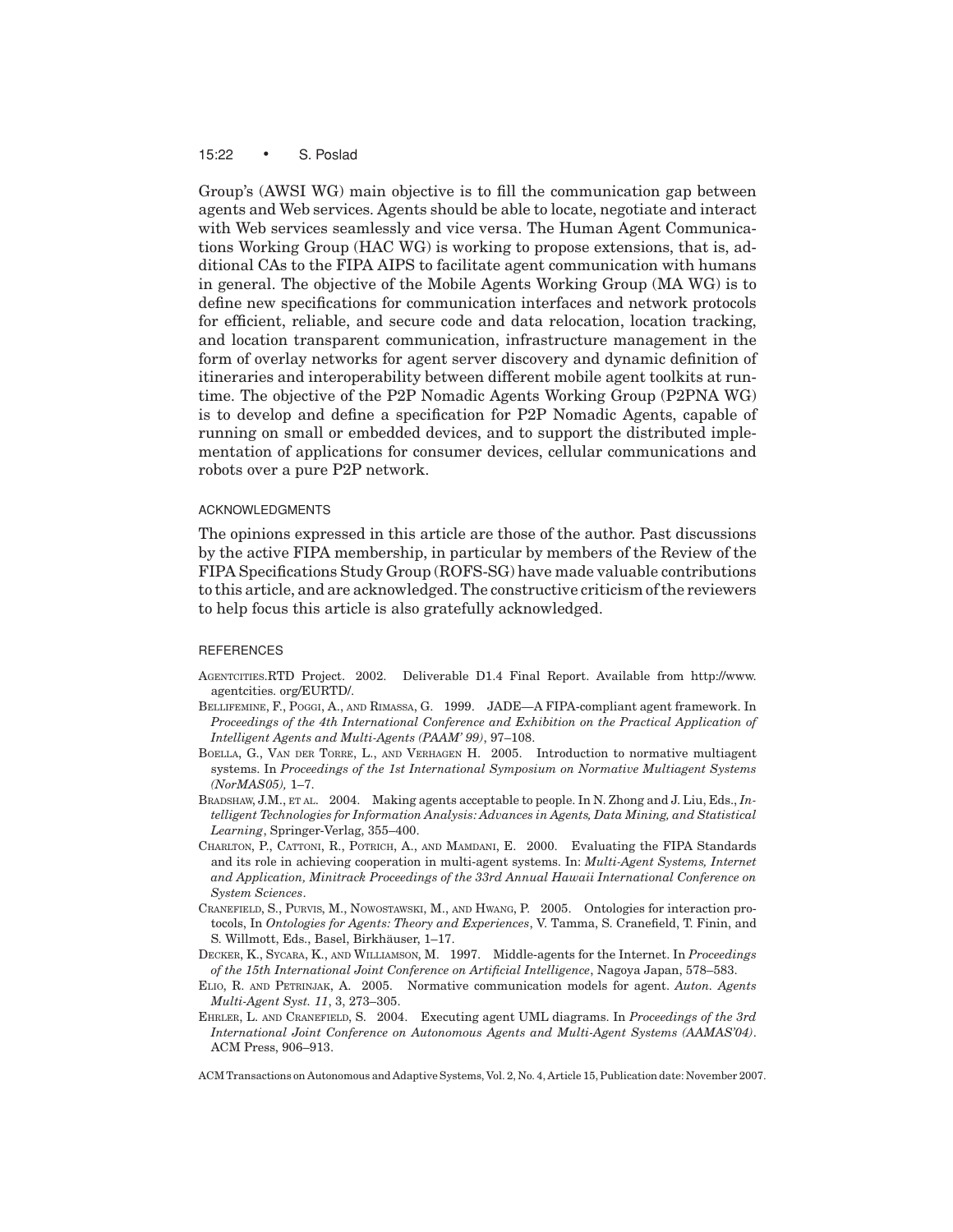FERBER, J. 1999. *Multi-Agent Systems: An Introduction to Artificial Intelligence*. Addition-Wesley. FIELDING, R. T. 2000. Architectural styles and the design of network-based software architectures, PhD thesis, University of California, Irvine.

- FIPA SPECIFICATIONS. 2002. Multi-agents system standard specifications. http://www.fipa.or/ specifications.
- FIPA WORKING GROUPS AND STUDY GROUPS. 2007. Multi-agents system standard specifications. http://www.fipa.org/subgroups.
- GENESERETH, M. R. AND KETCHPEL, S. P. 1994. Software agents. *Commun. ACM, 37*, 7, 48– 53.
- HORROCKS, I., PARSIA, B., PATEL-SCHNEIDER, P., AND HENDLER, J. 2005. Semantic Web architecture: Stack or two towers? In *Principles and Practice of Semantic Web Reasoning (PPSWR05)*. Springer Verlag, 37–41.
- JONES, A. J. I. AND PARENT X. 2003. Conventional signalling acts and conversation. Workshop on agent communication languages. In *Advances in Agent Communication*: *International Workshop on Agent Communication Languages,* Dignum, F., Ed. Lecture Notes Computer Science, 2922, Springer, 1–17.
- LABROU, Y., FININ, T., AND PENG, Y. 1999. The current landscape of agent communication languages. *Intell. Syst. 14*, 2, 45–52.
- LOUIS, V. AND MARTINEZ, T. 2005. An operational model for the FIPA-ACL semantics. In *Proceedings of the AAMAS Workshop on Agent Communication (AC05)*. 101–113.
- LUCK, M., MCBURNEY, P., AND PREIST, C. 2004. A manifesto for agent technology: towards next generation computing *J. Autonom. Agents Multi-Agent Syst. 9*, 3, 203–252.
- LYELL, M. 2002. Interoperability, standards, and software agent systems. In *Proceedings of the 23rd Army Science Conference*, Orlando, FL.
- MEYER, J-J. AND WIERINGA, R., EDS. 1993. Deontic logic: A concise overview. In *Deontic Logic in Computer Science: Normative System Specification*. John Wiley, 3–16.
- NÚÑEZ-SUÁREZ, J. 2000. Experiences in the use of FIPA agent technologies for the development of a personal travel application. In *Proceedings of the 4th International Conference on Autonomous Agents*, 357–364.
- NWANA, H., NDUMU, D., LEE, L., AND COLLIS, J. 1999. ZEUS: A tool-kit for building distributed multi-agent systems. In *Appl. AI. J. 13*, 1, 129–186.
- ODELL, J., VAN DYKE, P.H., AND BAUER, B. 2001. Representing agent interaction protocols in UML. In Ciancarini, P. and Wooldridge, M., Eds., *Agent-Oriented Software Engineering*, Springer, 121– 140.
- PETRIE, C., MARGARIA, T., KÜSTER, U., LAUSEN, H., AND ZAREMBA, M. 2007. SWS challenge: Status, perspectives and lessons learned so far. *Special Session Comparative Evaluation of Semantic Web Service Frameworks at the 9th International Conference on Enterprise Information Systems (ICEIS07)*.
- PITT, J. AND MAMDANI, A. 1999. Some remarks on the semantics of FIPA's agent communication language. *Autonom. Agents Multi-Agent Syst. 2*, 4, 333–356.
- PITT, J.V. AND BELLIFEMINE, F. 1999. A protocol-based semantics for FIPA'97 ACL and its implementation in JADE. In *Proceedings of the 6th Congress of the Italian Association for Artificial Intelligence (AI\*IA'99)*.
- POSLAD, S. J., BUCKLE, P., AND HADINGHAM, R. 2000. The FIPA-OS agent platform: Open source for open standards. In *Proceedings of the 5th International Conference on the Practical Application of Intelligent Agents and Multi-Agents (PAAM00)*, 355–368.
- POSLAD, S. AND CHARLTON, P. 2001. Standardizing agent interoperability: The FIPA approach. In M. Luck, V. Marík, O. Stepánková, and R. Trappl, Eds. *Multi-Agent Systems and Applications*, Lecture Notes Computer Science, vol. 2086, Springer Verlag, 98–117.
- REED, C. A., NORMAN, T. J., AND JENNINGS, N. R. 2002. Negotiating the semantics of agent communication languages. *Comput. Intel. 18*, 2, 229–252.
- SEARLE, J. R. 1969. *Speech Acts*. Cambridge University Press, Cambridge, UK
- SINGH, M. 1998. Agent communication languages: Rethinking the principles. *IEEE Comput. 13*, 12, 40–47.
- SINGH, M.P. AND HUHN, M.N. 2005. *Service-Oriented Computing: Semantics, Processes, Agents*. John Wiley & Sons, Ltd.